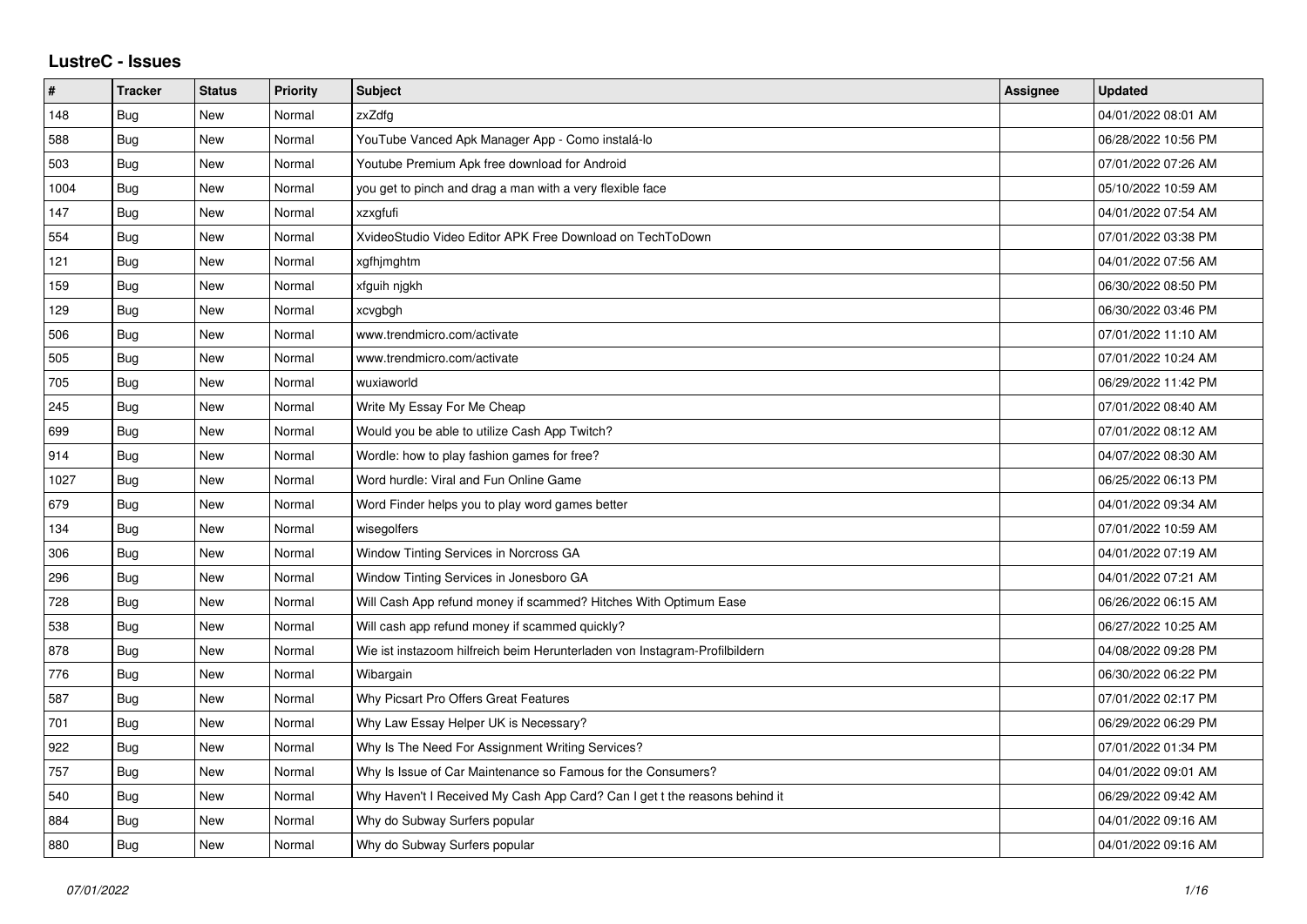| $\vert$ # | <b>Tracker</b> | <b>Status</b> | <b>Priority</b> | Subject                                                                  | <b>Assignee</b> | <b>Updated</b>      |
|-----------|----------------|---------------|-----------------|--------------------------------------------------------------------------|-----------------|---------------------|
| 551       | <b>Bug</b>     | New           | Normal          | Why Do Students Need Online Best Dissertation Writing Services?          |                 | 06/29/2022 06:30 PM |
| 208       | Bug            | New           | Normal          | Why Cash app won't let me send money if scammed?                         |                 | 04/01/2022 08:54 AM |
| 1008      | Bug            | New           | Normal          | Who was the first black woman to anchor a newscast?                      |                 | 05/10/2022 03:13 PM |
| 802       | <b>Bug</b>     | New           | Normal          | Who Is an ETL Engineer                                                   |                 | 06/30/2022 03:33 PM |
| 801       | <b>Bug</b>     | <b>New</b>    | Normal          | Who Is an ETL Engineer                                                   |                 | 06/30/2022 02:17 PM |
| 800       | <b>Bug</b>     | New           | Normal          | Who Is an ETL Engineer                                                   |                 | 07/01/2022 01:08 PM |
| 799       | Bug            | New           | Normal          | Who Is an ETL Engineer                                                   |                 | 06/29/2022 07:36 PM |
| 798       | Bug            | New           | Normal          | Who Is an ETL Engineer                                                   |                 | 07/01/2022 07:17 AM |
| 1123      | <b>Bug</b>     | New           | Normal          | Where To Watch FIFA World Cup 2022                                       |                 | 06/24/2022 03:51 AM |
| 920       | Bug            | New           | Normal          | Where I Can Get Essay Writing Services?                                  |                 | 04/11/2022 08:35 AM |
| 768       | <b>Bug</b>     | New           | Normal          | Where can you buy best jackets online?                                   |                 | 06/26/2022 01:50 PM |
| 300       | Bug            | New           | Normal          | Wheels Powder Coating Services in Norcross GA                            |                 | 04/15/2022 01:45 PM |
| 223       | Bug            | New           | Normal          | WhatsApp Plus: Download, Update and Themes                               |                 | 06/03/2022 08:07 PM |
| 560       | <b>Bug</b>     | New           | Normal          | Whatsapp Aero - Make Your Phone Auto Connect                             |                 | 04/01/2022 09:28 AM |
| 1094      | <b>Bug</b>     | New           | Normal          | What time does direct deposit hit Cash App?                              |                 | 06/14/2022 03:27 PM |
| 1125      | Bug            | New           | Normal          | What is Wordscapes?                                                      |                 | 06/24/2022 09:05 AM |
| 1043      | <b>Bug</b>     | New           | Normal          | What Is The Right Way To Troubleshoot Cash App Transfer Failed Problems? |                 | 05/25/2022 01:16 PM |
| 836       | Bug            | New           | Normal          | What Is The Required Amount To Pay As Cash App Clearance Fee?            |                 | 04/01/2022 09:00 AM |
| 636       | <b>Bug</b>     | New           | Normal          | What is the most popular furniture color?                                |                 | 07/01/2022 07:53 AM |
| 520       | <b>Bug</b>     | New           | Normal          | What Is The Major Role Of Cash.app/Help and Support Page?                |                 | 06/30/2022 07:53 PM |
| 1105      | <b>Bug</b>     | New           | High            | What is Mahjong online?                                                  |                 | 06/28/2022 03:47 AM |
| 496       | <b>Bug</b>     | New           | Normal          | What is Live NetTV?                                                      |                 | 07/01/2022 05:17 PM |
| 792       | Bug            | New           | Normal          | What is Google Camera Mod?                                               |                 | 06/27/2022 10:20 AM |
| 853       | <b>Bug</b>     | New           | Normal          | what is dr laser                                                         |                 | 04/01/2022 09:13 AM |
| 585       | Bug            | New           | Normal          | What is cash app help number?                                            |                 | 06/26/2022 06:21 PM |
| 764       | Bug            | New           | Normal          | What is available to see what I can watch HBO Max?                       |                 | 06/29/2022 08:50 PM |
| 279       | <b>Bug</b>     | New           | High            | What is an essential feature of an internal communications app?          |                 | 07/01/2022 10:00 AM |
| 667       | <b>Bug</b>     | New           | Normal          | What Is a Ringtone?                                                      |                 | 07/01/2022 05:13 AM |
| 477       | <b>Bug</b>     | New           | Normal          | What Does Online Coupon Mean?                                            |                 | 07/01/2022 01:48 PM |
| 1112      | Bug            | New           | Normal          | What Cash App Policy Says If Random Person Sent Me Money On Cash App?    |                 | 06/27/2022 02:39 AM |
| 1078      | Bug            | New           | Normal          | What Bank Is Cash App On Plaid? Find Clarity And Assistance              |                 | 06/15/2022 11:56 AM |
| 675       | <b>Bug</b>     | New           | Normal          | What Are Smart Tactics To Fix Cash App Transfer Failed Hurdles?          |                 | 06/27/2022 09:51 AM |
| 559       | Bug            | New           | High            | What Are Permission For Applications like Facebook Sending MMS?          |                 | 07/01/2022 05:19 PM |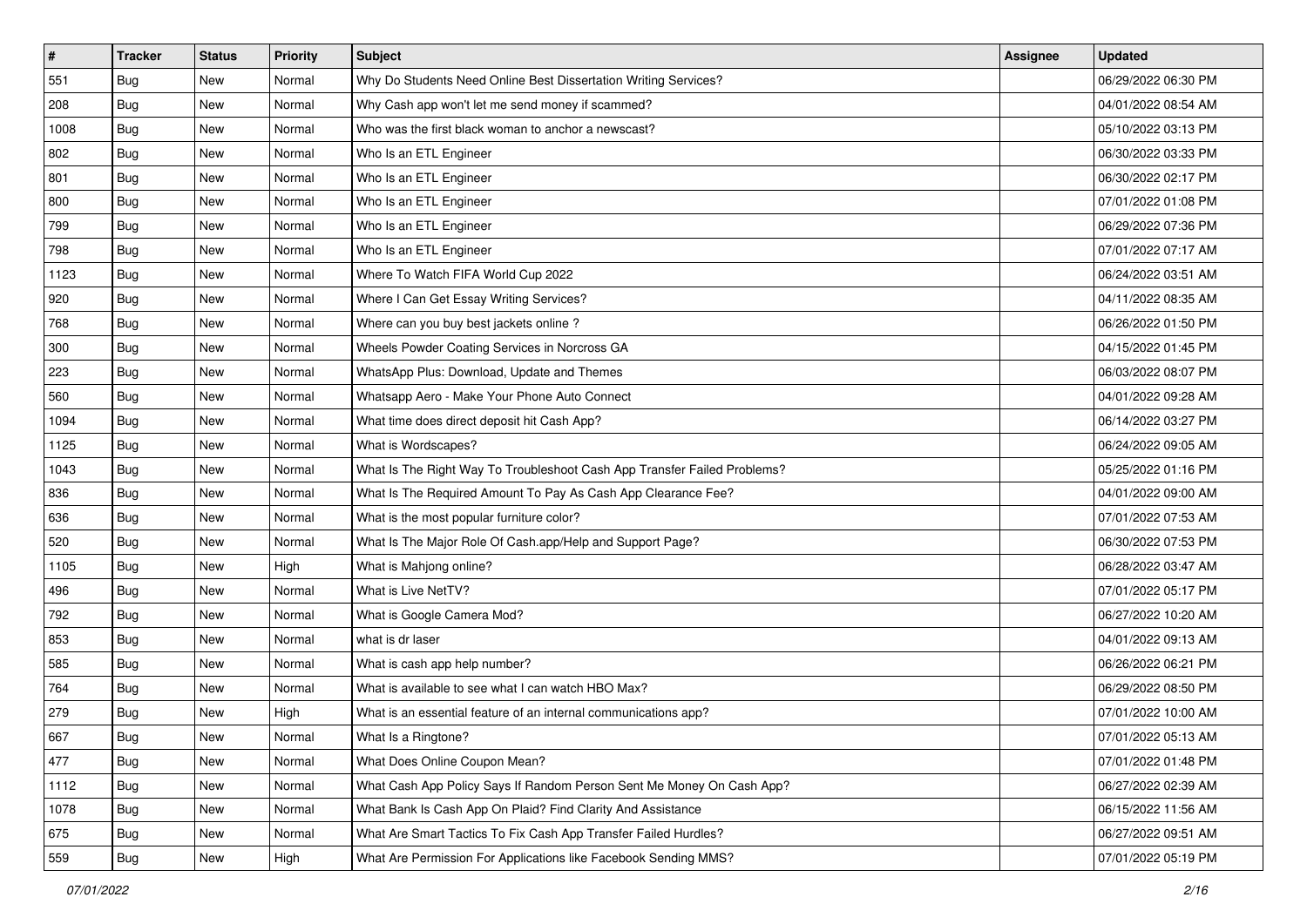| $\vert$ # | <b>Tracker</b> | <b>Status</b> | <b>Priority</b> | Subject                                                      | Assignee | <b>Updated</b>      |
|-----------|----------------|---------------|-----------------|--------------------------------------------------------------|----------|---------------------|
| 857       | <b>Bug</b>     | New           | Normal          | Welcome to the world of classic retro games                  |          | 04/01/2022 09:13 AM |
| 686       | Bug            | New           | Normal          | Welcome To The Most Demandable Mahipalpur Escorts Agency     |          | 06/27/2022 03:45 PM |
| 548       | Bug            | New           | Normal          | Web N Logo Design                                            |          | 06/28/2022 08:24 AM |
| 542       | <b>Bug</b>     | New           | Normal          | Web N Logo Design                                            |          | 07/01/2022 03:48 PM |
| 260       | Bug            | <b>New</b>    | Normal          | Web Design Services Near Me                                  |          | 07/01/2022 06:00 PM |
| 555       | <b>Bug</b>     | New           | Normal          | web design development in hyderabad                          |          | 06/29/2022 09:50 PM |
| 658       | Bug            | New           | Normal          | Watermelon Nutrition Facts And Health Benefits               |          | 06/29/2022 06:46 PM |
| 314       | <b>Bug</b>     | New           | Normal          | Water Extraction Services in Virginia Beach VA               |          | 04/01/2022 07:25 AM |
| 313       | Bug            | New           | Normal          | Water Extraction Services in Virginia Beach VA               |          | 06/23/2022 02:14 AM |
| 331       | Bug            | New           | Normal          | Water Extraction Services in Norfolk VA                      |          | 07/01/2022 01:26 PM |
| 346       | <b>Bug</b>     | New           | Normal          | Water Extraction Services in Chesapeake VA                   |          | 04/01/2022 07:15 AM |
| 974       | Bug            | New           | Normal          | Watch NCAA Football Live Streaming Free                      |          | 06/26/2022 05:33 PM |
| 969       | Bug            | New           | Normal          | Watch NCAA Football Live Match Free                          |          | 06/28/2022 01:31 PM |
| 584       | <b>Bug</b>     | New           | Normal          | Want the cash app customer service number to check balance?  |          | 06/29/2022 01:00 AM |
| 1036      | Bug            | New           | Normal          | <b>VPS Material</b>                                          |          | 05/18/2022 09:34 PM |
| 981       | Bug            | New           | Normal          | VidMate Mod APK                                              |          | 06/28/2022 11:24 AM |
| 620       | <b>Bug</b>     | New           | Normal          | Viagra Meds: Fastest & Quick Delivery On Your Doorstep - USA |          | 06/28/2022 04:33 AM |
| 607       | Bug            | <b>New</b>    | Normal          | Vex 5                                                        |          | 06/27/2022 11:24 PM |
| 292       | <b>Bug</b>     | New           | Normal          | Venmo to Cash App Transfer Of Money- Explore Here            |          | 07/01/2022 01:15 PM |
| 1001      | <b>Bug</b>     | New           | Normal          | Venmo Keep Saying Error?                                     |          | 06/27/2022 02:20 AM |
| 301       | <b>Bug</b>     | New           | Normal          | Vehicle Electronics Services in Norcross GA                  |          | 04/01/2022 07:18 AM |
| 125       | Bug            | New           | Normal          | vbvnm                                                        |          | 04/01/2022 07:55 AM |
| 624       | Bug            | <b>New</b>    | Normal          | Use go with the Driving Directions for your go               |          | 06/29/2022 05:22 PM |
| 464       | Bug            | New           | Normal          | Upholstery Cleaning Westchester MA                           |          | 06/30/2022 04:14 PM |
| 440       | Bug            | New           | Normal          | Upholstery Cleaning Watertown MA                             |          | 04/01/2022 07:49 AM |
| 415       | <b>Bug</b>     | New           | Normal          | <b>Upholstery Cleaning Somerville MA</b>                     |          | 04/01/2022 07:48 AM |
| 324       | Bug            | New           | Normal          | Upholstery Cleaning Services in Virginia Beach VA            |          | 04/01/2022 07:26 AM |
| 339       | I Bug          | New           | Normal          | Upholstery Cleaning Services in Norfolk VA                   |          | 06/17/2022 04:36 AM |
| 355       | <b>Bug</b>     | New           | Normal          | Upholstery Cleaning Services in Chesapeake VA                |          | 04/01/2022 07:14 AM |
| 448       | <b>Bug</b>     | New           | Normal          | Upholstery Cleaning Quincy MA                                |          | 04/01/2022 07:48 AM |
| 432       | <b>Bug</b>     | New           | Normal          | Upholstery Cleaning Newton MA                                |          | 04/01/2022 07:50 AM |
| 456       | <b>Bug</b>     | New           | Normal          | Upholstery Cleaning Medford MA                               |          | 04/01/2022 07:28 AM |
| 423       | <b>Bug</b>     | New           | Normal          | Upholstery Cleaning Brookline MA                             |          | 04/01/2022 07:46 AM |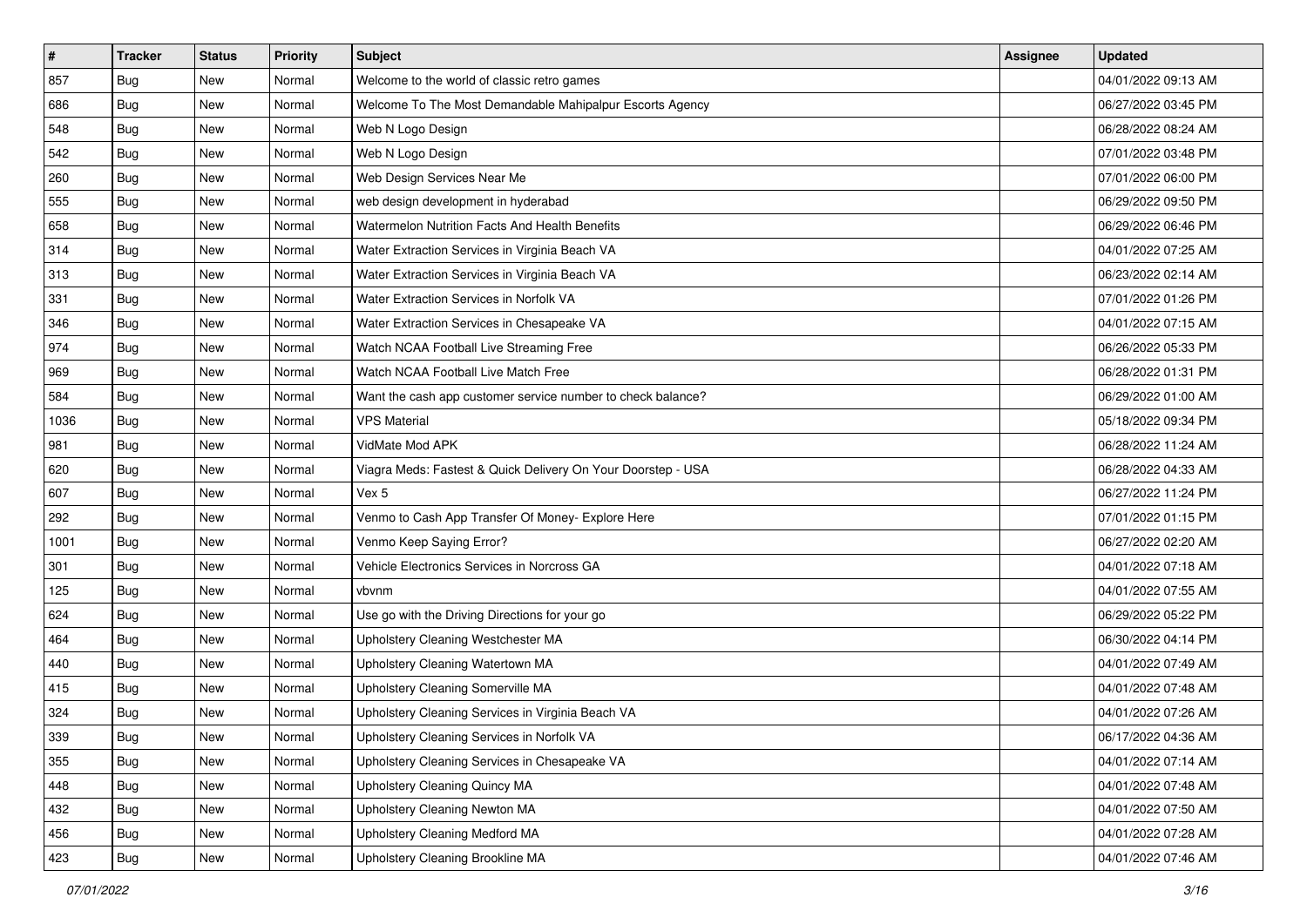| $\vert$ # | <b>Tracker</b> | <b>Status</b> | <b>Priority</b> | Subject                                                                                                 | Assignee | <b>Updated</b>      |
|-----------|----------------|---------------|-----------------|---------------------------------------------------------------------------------------------------------|----------|---------------------|
| 407       | Bug            | New           | Normal          | Upholstery Cleaning Boston MA                                                                           |          | 04/01/2022 07:47 AM |
| 472       | <b>Bug</b>     | <b>New</b>    | Normal          | Upholstery Cleaning Arlington MA                                                                        |          | 04/01/2022 07:31 AM |
| 490       | Bug            | New           | Normal          | Unlock cash app account by getting quick solutions from the technical executives                        |          | 07/01/2022 09:54 AM |
| 598       | <b>Bug</b>     | <b>New</b>    | Normal          | Universo s / f Download                                                                                 |          | 06/29/2022 09:45 AM |
| 597       | <b>Bug</b>     | <b>New</b>    | Normal          | Universo s / f Download                                                                                 |          | 06/29/2022 08:19 PM |
| 772       | Bug            | New           | Normal          | united airlines baggage policy                                                                          |          | 06/29/2022 03:40 PM |
| 771       | Bug            | New           | Normal          | united airlines baggage policy                                                                          |          | 06/29/2022 05:39 PM |
| 563       | Bug            | New           | Normal          | Understanding the Difference Between Free and Paid Mod Apks                                             |          | 07/01/2022 02:41 PM |
| 484       | <b>Bug</b>     | <b>New</b>    | Normal          | UK best essay writing service                                                                           |          | 07/01/2022 11:05 AM |
| 483       | Bug            | <b>New</b>    | Normal          | UK best essay writing service                                                                           |          | 07/01/2022 07:04 AM |
| 200       | <b>Bug</b>     | New           | Normal          | uiopi[o                                                                                                 |          | 06/28/2022 12:33 AM |
| 168       | <b>Bug</b>     | New           | Normal          | UFC 256 Live Stream Online                                                                              |          | 07/01/2022 06:58 PM |
| 113       | Bug            | New           | Normal          | ufc 254 live                                                                                            |          | 06/27/2022 08:54 AM |
| 495       | <b>Bug</b>     | New           | Normal          | Twitch Clip Downloader Download Twitch Clips Online 2021                                                |          | 07/01/2022 02:33 PM |
| 661       | Bug            | <b>New</b>    | Normal          | Turbo VPN MOD APK Download                                                                              |          | 06/29/2022 11:57 AM |
| 1084      | Bug            | New           | Normal          | <b>Trippie Redd</b>                                                                                     |          | 06/11/2022 09:05 AM |
| 131       | <b>Bug</b>     | <b>New</b>    | Normal          | triokids                                                                                                |          | 04/01/2022 07:54 AM |
| 178       | Bug            | <b>New</b>    | Normal          | transparent lace wigs                                                                                   |          | 07/01/2022 09:57 AM |
| 514       | Bug            | New           | Normal          | Trans-Caribbean                                                                                         |          | 07/01/2022 05:30 PM |
| 909       | <b>Bug</b>     | New           | Normal          | Toca Life World APK                                                                                     |          | 04/06/2022 04:52 AM |
| 908       | <b>Bug</b>     | New           | Normal          | Toca Life World APK                                                                                     |          | 04/06/2022 03:18 AM |
| 844       | <b>Bug</b>     | <b>New</b>    | Normal          | To know Chime Routing Number call on the helpline number                                                |          | 04/01/2022 08:58 AM |
| 1114      | Bug            | <b>New</b>    | Normal          | To control the car, all you must do is click to go left or right and release the button to go straight. |          | 06/29/2022 09:05 AM |
| 712       | <b>Bug</b>     | New           | Normal          | Tips and Tricks                                                                                         |          | 06/29/2022 07:26 PM |
| 321       | Bug            | New           | Normal          | Tile & Grout Cleaning Services in Virginia Beach VA                                                     |          | 06/29/2022 02:55 PM |
| 336       | Bug            | New           | Normal          | Tile & Grout Cleaning Services in Norfolk VA                                                            |          | 07/01/2022 05:50 PM |
| 352       | <b>Bug</b>     | New           | Normal          | Tile & Grout Cleaning Services in Chesapeake VA                                                         |          | 07/01/2022 03:27 PM |
| 945       | <b>Bug</b>     | New           | Normal          | TikTok 18 Mod Apk For Your Android                                                                      |          | 04/13/2022 09:32 AM |
| 529       | <b>Bug</b>     | New           | Normal          | Thop TV APK - Free Download for Android                                                                 |          | 06/30/2022 04:12 PM |
| 642       | Bug            | New           | Normal          | thong tin thoi tiet ngay hom nay                                                                        |          | 06/29/2022 07:52 PM |
| 645       | <b>Bug</b>     | New           | Normal          | thong tin chinh xac nhat hom nay                                                                        |          | 06/30/2022 07:09 PM |
| 639       | <b>Bug</b>     | New           | Normal          | thong tin chinh xac                                                                                     |          | 07/01/2022 07:17 AM |
| 743       | Bug            | New           | Normal          | They promote 'pixel art' contests and a 'game jam' related to the work and figure of Carlos Casares     |          | 06/28/2022 12:04 PM |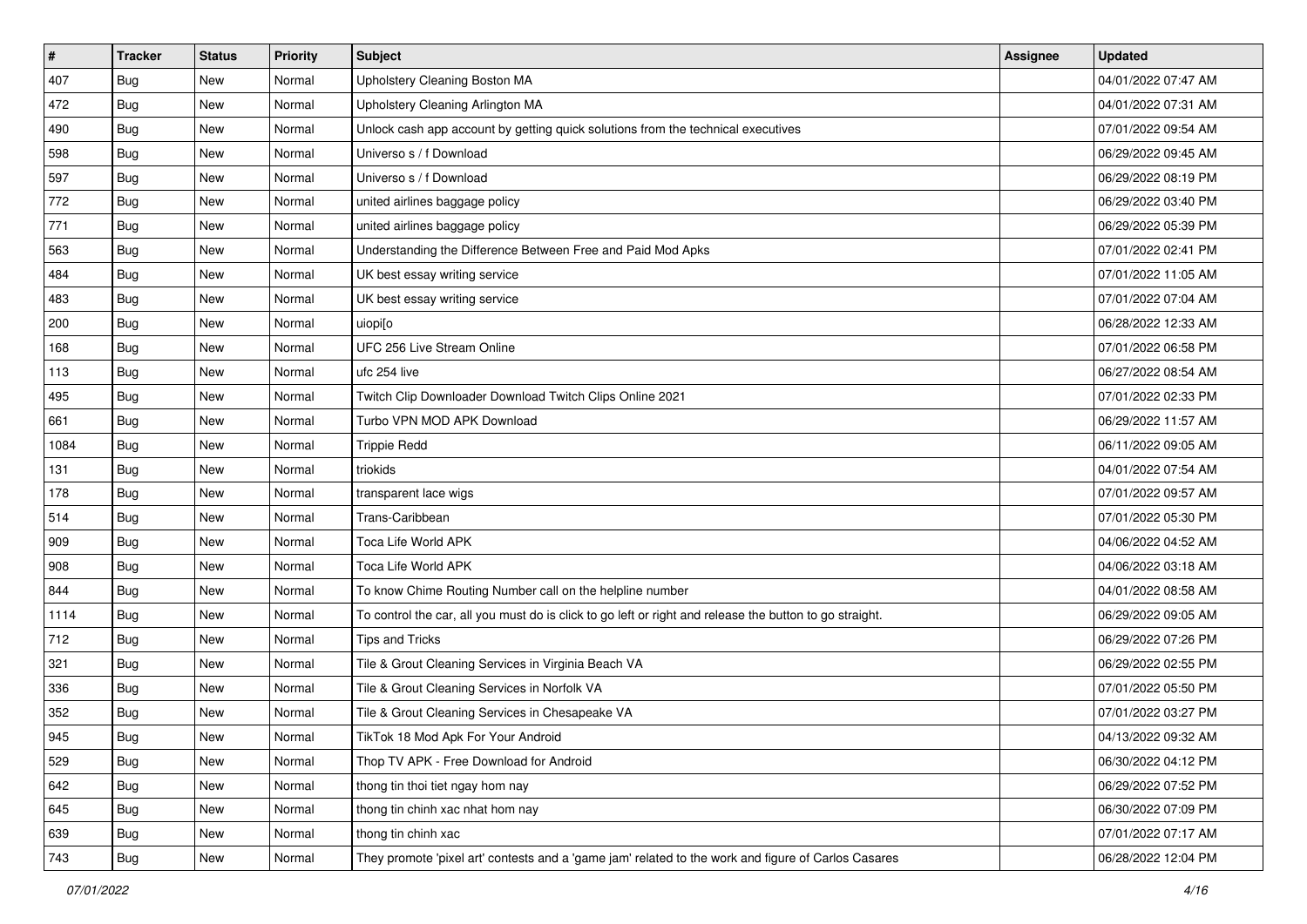| $\sharp$ | <b>Tracker</b> | <b>Status</b> | <b>Priority</b> | <b>Subject</b>                                                       | Assignee | <b>Updated</b>      |
|----------|----------------|---------------|-----------------|----------------------------------------------------------------------|----------|---------------------|
| 1065     | <b>Bug</b>     | New           | Normal          | The top foreign language training game in 2022                       |          | 06/07/2022 04:05 AM |
| 891      | Bug            | New           | Normal          | The most interesting game today, have you tried it?                  |          | 04/01/2022 09:17 AM |
| 512      | Bug            | New           | Normal          | The Importance Of Using Custom Writing Services                      |          | 07/01/2022 04:39 PM |
| 672      | <b>Bug</b>     | New           | Normal          | The easiest way to delete ringtones on iPhone                        |          | 07/01/2022 01:31 AM |
| 1033     | <b>Bug</b>     | <b>New</b>    | Normal          | The best slope 2 online games to play right now                      |          | 05/17/2022 10:55 AM |
| 1028     | <b>Bug</b>     | New           | Normal          | The Best Free Online Game to Play with Friends                       |          | 05/16/2022 05:00 AM |
| 625      | Bug            | New           | Normal          | The best free online driving directions tool                         |          | 04/01/2022 09:28 AM |
| 930      | Bug            | New           | Normal          | The best free games online                                           |          | 04/12/2022 09:05 AM |
| 932      | Bug            | New           | Normal          | The best epic, long-playing PC games will consume days of your life. |          | 05/15/2022 07:44 PM |
| 749      | Bug            | <b>New</b>    | Normal          | The Best Bubble Shooter Game for Android                             |          | 06/26/2022 12:12 PM |
| 221      | <b>Bug</b>     | New           | Normal          | The Best APk                                                         |          | 04/01/2022 08:49 AM |
| 246      | <b>Bug</b>     | New           | Normal          | The Beast App                                                        |          | 07/01/2022 09:33 AM |
| 970      | Bug            | New           | Normal          | The Amount Of Time Does Cash App Direct Deposit Time Take?           |          | 06/26/2022 07:32 PM |
| 1040     | <b>Bug</b>     | New           | Normal          | thabet                                                               |          | 05/19/2022 08:05 PM |
| 482      | <b>Bug</b>     | <b>New</b>    | Normal          | <b>Text Window</b>                                                   |          | 07/01/2022 05:42 PM |
| 961      | Bug            | New           | Normal          | TeaTv is an Android                                                  |          | 06/26/2022 02:02 PM |
| 644      | <b>Bug</b>     | New           | Normal          | <b>TeaTV App Review</b>                                              |          | 06/27/2022 11:47 AM |
| 664      | Bug            | New           | Normal          | Tea TV Apk Download - The Best Way to Watch Movies Offline           |          | 06/29/2022 11:00 PM |
| 691      | Bug            | New           | Normal          | tea garden dublin                                                    |          | 04/01/2022 09:31 AM |
| 926      | <b>Bug</b>     | New           | Normal          | tavor 7                                                              |          | 06/22/2022 05:08 PM |
| 925      | <b>Bug</b>     | New           | Normal          | tavor 7                                                              |          | 06/15/2022 03:45 AM |
| 710      | <b>Bug</b>     | <b>New</b>    | Normal          | Take Necessary Assistance If You Are Unable Activate Cash App Card   |          | 06/25/2022 09:26 PM |
| 1120     | Bug            | <b>New</b>    | Normal          | Summary of 5 best coloring apps on phones                            |          | 06/26/2022 11:32 AM |
| 1011     | Bug            | New           | Normal          | Summary of 10 best coloring apps on phones                           |          | 05/11/2022 10:58 AM |
| 140      | Bug            | New           | Normal          | sugarbalanceusa                                                      |          | 06/29/2022 04:56 PM |
| 319      | Bug            | New           | Normal          | Steam Cleaning Services in Virginia Beach VA                         |          | 04/01/2022 07:27 AM |
| 334      | <b>Bug</b>     | New           | Normal          | Steam Cleaning Services in Norfolk VA                                |          | 04/01/2022 07:25 AM |
| 349      | <b>Bug</b>     | New           | Normal          | Steam Cleaning Services in Chesapeake VA                             |          | 04/01/2022 07:14 AM |
| 309      | <b>Bug</b>     | New           | Normal          | Stain Removal Services in Virginia Beach VA                          |          | 04/01/2022 07:19 AM |
| 327      | <b>Bug</b>     | New           | Normal          | Stain Removal Services in Norfolk VA                                 |          | 04/01/2022 07:26 AM |
| 342      | <b>Bug</b>     | New           | Normal          | Stain Removal Services in Chesapeake VA                              |          | 04/01/2022 07:22 AM |
| 312      | <b>Bug</b>     | New           | Normal          | Stain Protection Services in Virginia Beach VA                       |          | 07/01/2022 03:59 PM |
| 330      | Bug            | New           | Normal          | Stain Protection Services in Norfolk VA                              |          | 04/01/2022 07:26 AM |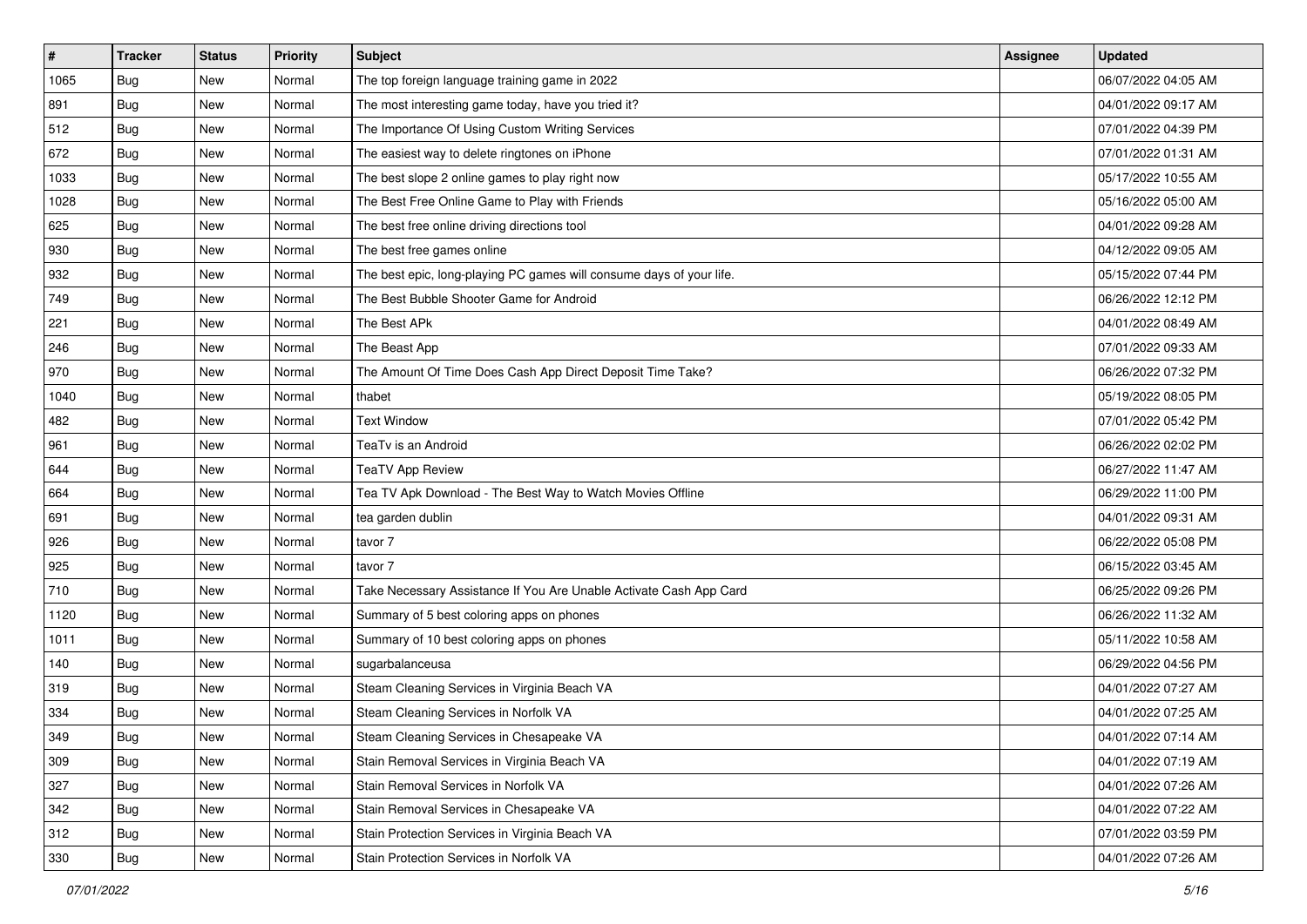| $\sharp$ | <b>Tracker</b> | <b>Status</b> | <b>Priority</b> | Subject                                                             | Assignee | <b>Updated</b>      |
|----------|----------------|---------------|-----------------|---------------------------------------------------------------------|----------|---------------------|
| 345      | <b>Bug</b>     | New           | Normal          | Stain Protection Services in Chesapeake VA                          |          | 07/01/2022 01:38 AM |
| 773      | <b>Bug</b>     | New           | Normal          | Spades - Play online free                                           |          | 06/30/2022 04:59 PM |
| 526      | Bug            | New           | Normal          | Soundcloud to mp3 converter - Download Soundcloud songs             |          | 07/01/2022 08:31 AM |
| 869      | <b>Bug</b>     | <b>New</b>    | Normal          | Sonnerie Post Malone 2022                                           |          | 04/13/2022 11:05 AM |
| 222      | Bug            | New           | Normal          | Social Profile links                                                |          | 07/01/2022 10:23 AM |
| 1048     | <b>Bug</b>     | <b>New</b>    | Normal          | So zeigen Sie ein Instagram-Profilbild an und vergrößern es         |          | 05/25/2022 06:56 AM |
| 992      | Bug            | New           | Normal          | So vergrößern Sie Ihr Instagram-Profilbild                          |          | 06/26/2022 11:29 PM |
| 576      | Bug            | New           | Normal          | So laden Sie ein Instagram-Bild herunter                            |          | 06/30/2022 06:17 PM |
| 1018     | <b>Bug</b>     | New           | Normal          | So erhalten Sie ein kostenloses Hörbuch                             |          | 07/01/2022 09:14 AM |
| 136      | Bug            | New           | Normal          | snappow                                                             |          | 06/29/2022 10:52 PM |
| 809      | Bug            | New           | Normal          | Smash Karts - immerse yourself in the exciting race                 |          | 06/30/2022 02:36 PM |
| 1108     | <b>Bug</b>     | New           | Normal          | Six Guns Mod Apk Answers Your Questions                             |          | 06/26/2022 06:26 PM |
| 808      | Bug            | <b>New</b>    | Normal          | Sinnvolle Guten-Morgen-Grüße                                        |          | 07/01/2022 03:27 AM |
| 567      | <b>Bug</b>     | New           | Normal          | Singapore assignment help                                           |          | 06/30/2022 02:50 PM |
| 898      | Bug            | <b>New</b>    | Normal          | Shadow Fight 2 Mod APK                                              |          | 04/02/2022 09:17 AM |
| 652      | Bug            | New           | Normal          | <b>Sesame Health Benefits</b>                                       |          | 06/29/2022 07:46 PM |
| 197      | <b>Bug</b>     | <b>New</b>    | Normal          | SBL JABORANDI PLUS HAIR OIL - COMPLETE SCALP CARE (100ML)           |          | 07/01/2022 05:22 PM |
| 199      | Bug            | New           | Normal          | SBL CLEARSTONE DROPS (30ML)                                         |          | 04/01/2022 08:23 AM |
| 252      | Bug            | New           | Normal          | Samsung U600 - Is Essential Business And Personal Phone             |          | 04/04/2022 04:45 AM |
| 791      | Bug            | New           | Normal          | Samsnung TV Plus is not working                                     |          | 04/01/2022 09:03 AM |
| 651      | Bug            | New           | Normal          | Salmon Health Benefits                                              |          | 06/30/2022 09:49 PM |
| 638      | <b>Bug</b>     | <b>New</b>    | Normal          | Run 3 game                                                          |          | 07/01/2022 04:02 AM |
| 322      | Bug            | New           | Normal          | Rug Cleaning Services in Virginia Beach VA                          |          | 04/01/2022 07:26 AM |
| 337      | Bug            | New           | Normal          | Rug Cleaning Services in Norfolk VA                                 |          | 04/01/2022 07:23 AM |
| 353      | Bug            | New           | Normal          | Rug Cleaning Services in Chesapeake VA                              |          | 04/01/2022 07:14 AM |
| 160      | Bug            | New           | Normal          | rtyuiv wbhyu                                                        |          | 04/01/2022 07:56 AM |
| 261      | <b>Bug</b>     | New           | Normal          | Ringtone Downloads - Easy Ways Come Up With Your Own Ringtones      |          | 06/30/2022 02:11 PM |
| 595      | <b>Bug</b>     | New           | Normal          | RFM Online - une révolution dans la gestion de l'identité numérique |          | 06/27/2022 11:06 PM |
| 250      | <b>Bug</b>     | New           | Normal          | Reviews of phone ringtones                                          |          | 07/01/2022 05:08 AM |
| 804      | <b>Bug</b>     | New           | Normal          | Review                                                              |          | 07/01/2022 08:03 AM |
| 471      | <b>Bug</b>     | New           | Normal          | Residential Floor Cleaning Westchester MA                           |          | 06/30/2022 04:56 PM |
| 447      | <b>Bug</b>     | New           | Normal          | Residential Floor Cleaning Watertown MA                             |          | 04/01/2022 07:49 AM |
| 422      | <b>Bug</b>     | New           | Normal          | Residential Floor Cleaning Somerville MA                            |          | 04/01/2022 07:46 AM |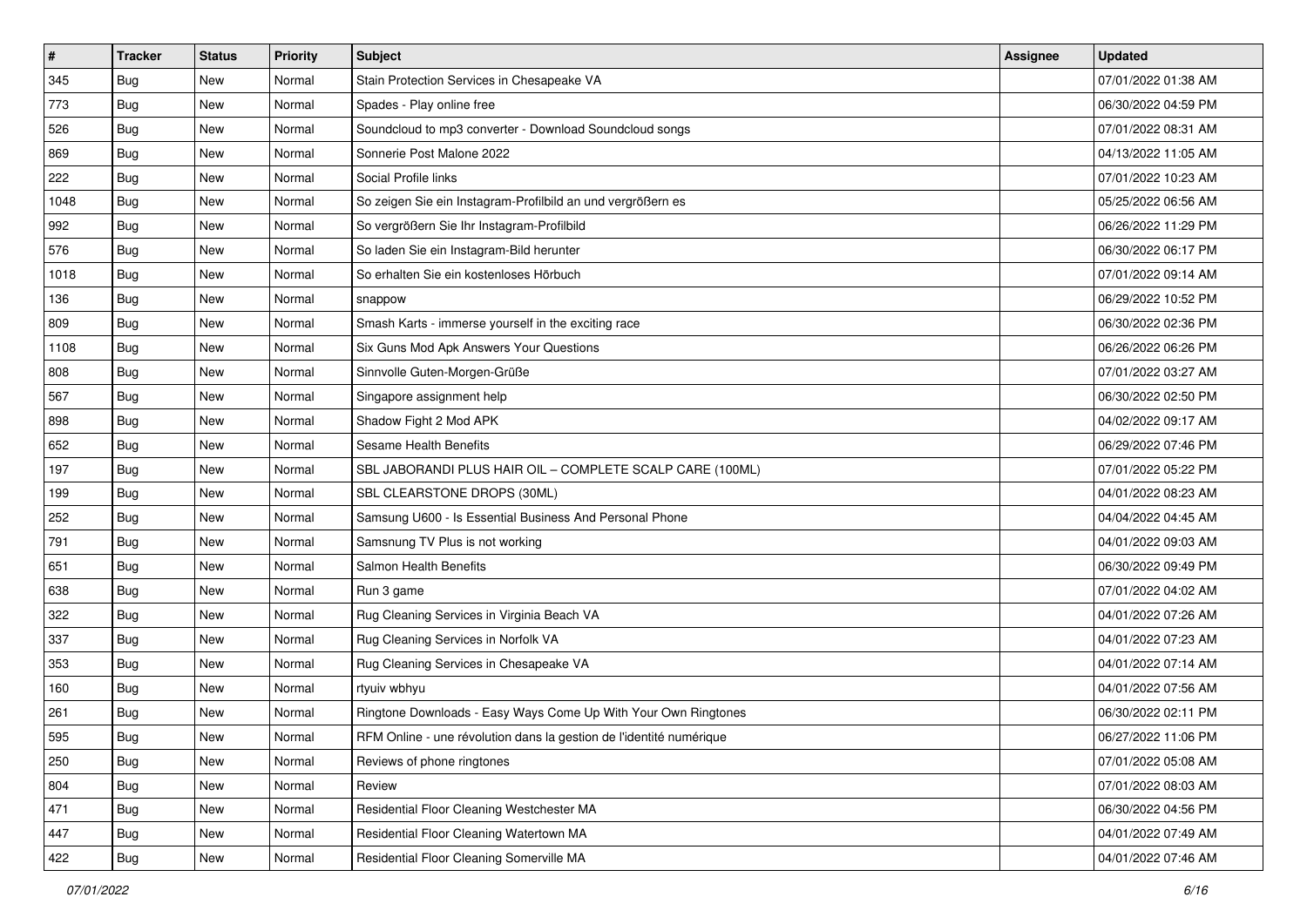| $\sharp$ | <b>Tracker</b> | <b>Status</b> | <b>Priority</b> | <b>Subject</b>                                                              | <b>Assignee</b> | <b>Updated</b>      |
|----------|----------------|---------------|-----------------|-----------------------------------------------------------------------------|-----------------|---------------------|
| 455      | Bug            | New           | Normal          | Residential Floor Cleaning Quincy MA                                        |                 | 04/01/2022 07:38 AM |
| 439      | <b>Bug</b>     | New           | Normal          | Residential Floor Cleaning Newton MA                                        |                 | 04/01/2022 07:49 AM |
| 463      | Bug            | New           | Normal          | Residential Floor Cleaning Medford MA                                       |                 | 04/01/2022 07:32 AM |
| 431      | <b>Bug</b>     | New           | Normal          | Residential Floor Cleaning Brookline MA                                     |                 | 04/01/2022 07:50 AM |
| 414      | Bug            | <b>New</b>    | Normal          | Residential Floor Cleaning Boston MA                                        |                 | 04/01/2022 07:46 AM |
| 1082     | <b>Bug</b>     | New           | Normal          | Reset chime bank password without phone number                              |                 | 06/15/2022 11:56 AM |
| 139      | Bug            | New           | Normal          | relseo                                                                      |                 | 07/01/2022 01:50 AM |
| 1132     | Bug            | New           | Normal          | Registration process on Huobi                                               |                 | 06/30/2022 05:10 AM |
| 695      | <b>Bug</b>     | New           | Normal          | Refer Listas IPTV Apk                                                       |                 | 07/01/2022 11:10 AM |
| 875      | Bug            | <b>New</b>    | Normal          | Red ball game                                                               |                 | 04/01/2022 09:15 AM |
| 704      | <b>Bug</b>     | New           | Normal          | Reach support team of Chime Customer Service for instant help               |                 | 07/01/2022 10:14 AM |
| 917      | <b>Bug</b>     | New           | Normal          | Random Person Sent Me Money on Cash App-find solution?                      |                 | 04/09/2022 12:32 PM |
| 549      | Bug            | New           | Normal          | Radio Luisteren                                                             |                 | 06/29/2022 10:01 PM |
| 1096     | <b>Bug</b>     | New           | Normal          | Race and experience new life.                                               |                 | 06/26/2022 06:07 PM |
| 488      | Bug            | New           | Normal          | Quick solution to solve cash app dispute by the technical team              |                 | 07/01/2022 01:51 PM |
| 1023     | Bug            | New           | Normal          | Questions That Are Typically Asked About Trap The Cat                       |                 | 05/14/2022 03:51 AM |
| 244      | <b>Bug</b>     | <b>New</b>    | Normal          | Quels sont les avantages des stations de radio en ligne.                    |                 | 07/01/2022 07:13 PM |
| 715      | Bug            | New           | Normal          | Puppy Playtime Descargar gratis                                             |                 | 07/01/2022 03:28 AM |
| 850      | Bug            | New           | Normal          | Puppy Playtime APK Android                                                  |                 | 04/01/2022 09:14 AM |
| 517      | Bug            | <b>New</b>    | Normal          | Proficient tips to take help of cash app support professionals:             |                 | 06/26/2022 07:34 AM |
| 1137     | Bug            | New           | Normal          | Professional report                                                         |                 | 07/01/2022 05:19 PM |
| 211      | <b>Bug</b>     | <b>New</b>    | Normal          | Problem in Cash App rebate? Call Cash App customer service number for help. |                 | 07/01/2022 07:20 PM |
| 1113     | Bug            | <b>New</b>    | Normal          | Press the button to control your car                                        |                 | 06/20/2022 12:09 PM |
| 603      | <b>Bug</b>     | New           | Normal          | Premiere gratuito da lista de IPTV                                          |                 | 06/29/2022 08:40 PM |
| 218      | Bug            | New           | Normal          | Popular Educational trends                                                  |                 | 07/01/2022 06:32 PM |
| 872      | Bug            | New           | Normal          | Poppy Playtime Horror Game Free                                             |                 | 04/01/2022 09:11 AM |
| 830      | <b>Bug</b>     | New           | Normal          | Poppy Playtime APK                                                          |                 | 06/27/2022 10:31 PM |
| 766      | <b>Bug</b>     | New           | Normal          | Pobreflix Mod APK Review                                                    |                 | 06/29/2022 10:55 PM |
| 600      | Bug            | New           | Normal          | Play Store Pro                                                              |                 | 07/01/2022 11:03 AM |
| 816      | <b>Bug</b>     | New           | Normal          | Play Scribble io fun with everyone                                          |                 | 06/30/2022 07:38 PM |
| 640      | <b>Bug</b>     | New           | Normal          | play game with me                                                           |                 | 06/28/2022 06:33 AM |
| 556      | Bug            | New           | Normal          | Play Game Mod Apk With Your Friends                                         |                 | 07/01/2022 05:37 AM |
| 752      | <b>Bug</b>     | New           | Normal          | Plagerism checker                                                           |                 | 06/26/2022 06:33 PM |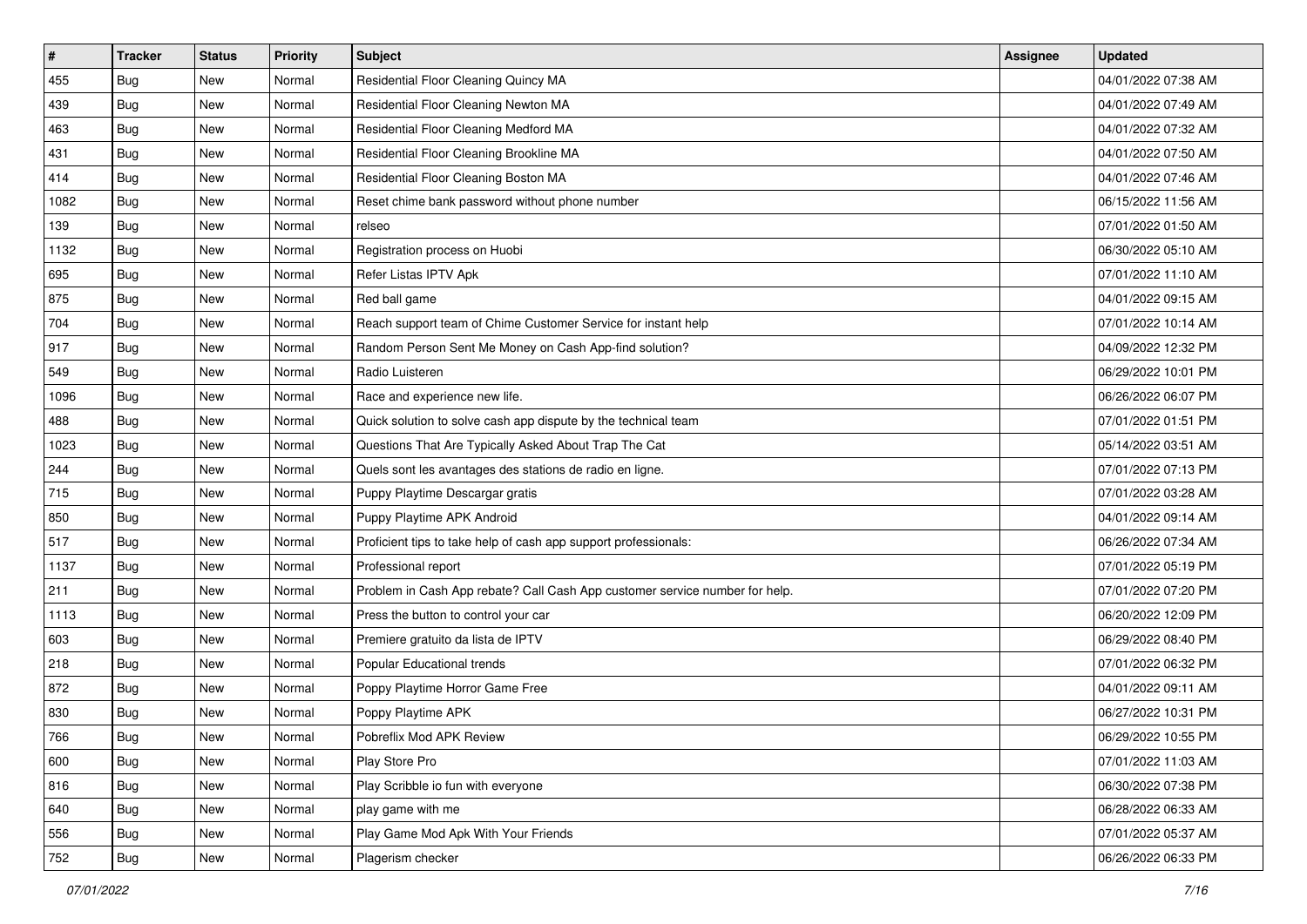| $\sharp$ | <b>Tracker</b> | <b>Status</b> | <b>Priority</b> | <b>Subject</b>                                                    | Assignee | <b>Updated</b>      |
|----------|----------------|---------------|-----------------|-------------------------------------------------------------------|----------|---------------------|
| 744      | <b>Bug</b>     | New           | Normal          | <b>Pixel Survive</b>                                              |          | 06/28/2022 05:13 AM |
| 975      | Bug            | New           | Normal          | Payback 2 Mod APK                                                 |          | 05/05/2022 10:56 AM |
| 1090     | Bug            | New           | Normal          | Pay Someone To Do My Assignment                                   |          | 06/11/2022 03:15 PM |
| 1089     | <b>Bug</b>     | <b>New</b>    | Normal          | Pay Someone To Do My Assignment                                   |          | 06/15/2022 04:44 AM |
| 817      | <b>Bug</b>     | <b>New</b>    | Normal          | Pacman 30th Anniversary                                           |          | 06/30/2022 02:02 PM |
| 280      | <b>Bug</b>     | New           | Normal          | Pacific Web Design                                                |          | 06/30/2022 05:54 PM |
| 138      | <b>Bug</b>     | <b>New</b>    | Normal          | own-sweethome                                                     |          | 07/01/2022 01:29 AM |
| 662      | Bug            | New           | Normal          | Oreo TV Download - The Easiest Way to Watch Live TV               |          | 06/29/2022 08:19 PM |
| 643      | <b>Bug</b>     | New           | Normal          | Oreo TV Apk Download                                              |          | 06/30/2022 09:00 PM |
| 753      | <b>Bug</b>     | <b>New</b>    | Normal          | onlineessaygrader                                                 |          | 06/28/2022 05:55 AM |
| 619      | <b>Bug</b>     | New           | Normal          | Online Trusted Medicine Store in US for Health - Genericmedsupply |          | 07/01/2022 05:04 AM |
| 609      | <b>Bug</b>     | New           | High            | Online Trusted Medicine Store in US for Health - Genericmedsupply |          | 07/01/2022 09:20 AM |
| 856      | Bug            | <b>New</b>    | Normal          | Online Classes Assistance Help For Student                        |          | 04/01/2022 09:13 AM |
| 855      | <b>Bug</b>     | New           | Normal          | Online Classes Assistance Help For Student                        |          | 04/01/2022 09:13 AM |
| 659      | <b>Bug</b>     | <b>New</b>    | Normal          | Olive Oil Properties And Health Benefits                          |          | 07/01/2022 03:22 PM |
| 364      | <b>Bug</b>     | New           | Normal          | Office Moving Services in Washington DC                           |          | 04/01/2022 07:13 AM |
| 388      | <b>Bug</b>     | <b>New</b>    | Normal          | Office Moving Services in Sterling VA                             |          | 04/01/2022 07:16 AM |
| 400      | Bug            | <b>New</b>    | Normal          | Office Moving Services in Potomac MD                              |          | 07/01/2022 10:07 AM |
| 382      | Bug            | New           | Normal          | Office Moving Services in McLean VA                               |          | 04/01/2022 07:17 AM |
| 406      | Bug            | <b>New</b>    | Normal          | Office Moving Services in Gaithersburg MD                         |          | 04/01/2022 07:47 AM |
| 376      | <b>Bug</b>     | New           | Normal          | Office Moving Services in Fairfax VA                              |          | 04/01/2022 07:17 AM |
| 358      | <b>Bug</b>     | New           | Normal          | Office Moving Services in Baltimore MD                            |          | 04/01/2022 07:13 AM |
| 370      | Bug            | <b>New</b>    | Normal          | Office Moving Services in Arlington County VA                     |          | 04/01/2022 07:16 AM |
| 394      | <b>Bug</b>     | New           | Normal          | Office Moving Services in Annapolis MD                            |          | 04/01/2022 07:15 AM |
| 311      | <b>Bug</b>     | New           | Normal          | Odor Removal Services in Virginia Beach VA                        |          | 04/01/2022 07:19 AM |
| 329      | <b>Bug</b>     | <b>New</b>    | Normal          | Odor Removal Services in Norfolk VA                               |          | 04/01/2022 07:22 AM |
| 344      | <b>Bug</b>     | New           | Normal          | Odor Removal Services in Chesapeake VA                            |          | 06/30/2022 03:40 PM |
| $777\,$  | <b>Bug</b>     | New           | Normal          | Obtain driving instructions using Google Maps.                    |          | 07/01/2022 12:50 PM |
| 183      | Bug            | New           | Normal          | Nursing Assignment Help Online                                    |          | 07/01/2022 05:58 PM |
| 1005     | <b>Bug</b>     | New           | High            | Nursing Assignment Help in UK                                     |          | 05/13/2022 05:33 PM |
| 828      | Bug            | New           | Normal          | Nursery management                                                |          | 06/28/2022 12:10 PM |
| 481      | <b>Bug</b>     | New           | Normal          | Nur Online Shop                                                   |          | 06/29/2022 03:52 PM |
| 480      | Bug            | New           | Normal          | Nur Online Shop                                                   |          | 07/01/2022 01:04 PM |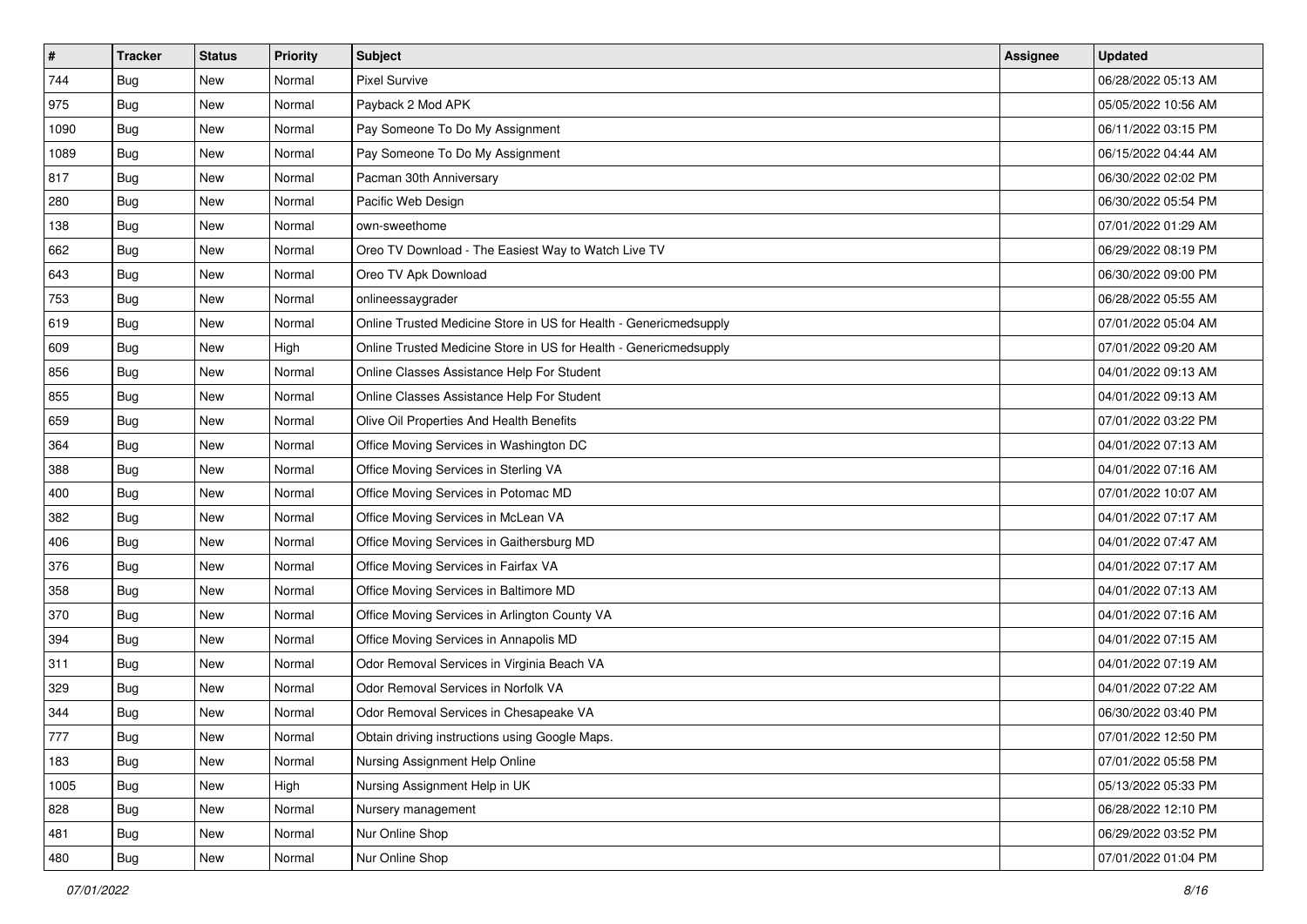| $\sharp$ | <b>Tracker</b> | <b>Status</b> | <b>Priority</b> | Subject                                                                                | Assignee | <b>Updated</b>      |
|----------|----------------|---------------|-----------------|----------------------------------------------------------------------------------------|----------|---------------------|
| 862      | <b>Bug</b>     | New           | Normal          | none                                                                                   |          | 04/01/2022 09:11 AM |
| 185      | Bug            | New           | Normal          | Non-Plagiarized Research Writing                                                       |          | 06/29/2022 07:58 AM |
| 821      | Bug            | New           | Normal          | Nicoo - A Review of the Popular Battle Royale Game                                     |          | 06/28/2022 08:30 AM |
| 115      | <b>Bug</b>     | <b>New</b>    | Normal          | <b>NFL LIVE STREAM</b>                                                                 |          | 06/29/2022 07:00 PM |
| 1026     | <b>Bug</b>     | <b>New</b>    | Normal          | New Puzzle Game for All Age - Dordle                                                   |          | 06/25/2022 06:17 PM |
| 209      | <b>Bug</b>     | New           | Normal          | Neglect to access old Cash App account considering message notice issue? Contact help. |          | 07/01/2022 07:18 PM |
| 583      | <b>Bug</b>     | <b>New</b>    | High            | Need the Cash app customer service phone number?                                       |          | 07/01/2022 01:40 PM |
| 550      | Bug            | <b>New</b>    | Normal          | Nederland FM - beste manieren om naar internationale radio op internet te luisteren    |          | 06/29/2022 12:06 AM |
| 234      | Bug            | New           | Normal          | My Personal Experience With the College Writing Services                               |          | 07/01/2022 04:05 PM |
| 532      | <b>Bug</b>     | <b>New</b>    | Normal          | My Assignment Help                                                                     |          | 07/01/2022 01:17 PM |
| 790      | <b>Bug</b>     | New           | Normal          | My app                                                                                 |          | 04/01/2022 09:03 AM |
| 990      | <b>Bug</b>     | New           | Normal          | Mushrooms                                                                              |          | 06/26/2022 05:41 AM |
| 362      | Bug            | <b>New</b>    | Normal          | Moving Services in Washington DC                                                       |          | 04/01/2022 07:13 AM |
| 386      | <b>Bug</b>     | New           | Normal          | Moving Services in Sterling VA                                                         |          | 04/01/2022 07:16 AM |
| 398      | Bug            | <b>New</b>    | Normal          | Moving Services in Potomac MD                                                          |          | 04/01/2022 07:32 AM |
| 380      | Bug            | New           | Normal          | Moving Services in McLean VA                                                           |          | 07/01/2022 03:11 PM |
| 404      | <b>Bug</b>     | <b>New</b>    | Normal          | Moving Services in Gaithersburg MD                                                     |          | 04/01/2022 07:47 AM |
| 374      | Bug            | <b>New</b>    | Normal          | Moving Services in Fairfax VA                                                          |          | 04/01/2022 07:18 AM |
| 356      | <b>Bug</b>     | New           | Normal          | Moving Services in Baltimore MD                                                        |          | 04/01/2022 07:13 AM |
| 368      | Bug            | <b>New</b>    | Normal          | Moving Services in Arlington County VA                                                 |          | 04/01/2022 07:12 AM |
| 392      | Bug            | <b>New</b>    | Normal          | Moving Services in Annapolis MD                                                        |          | 04/01/2022 07:16 AM |
| 935      | Bug            | New           | Normal          | MovieBox Pro Apk - Watch Movies and TV Shows on Your Android Phone                     |          | 06/26/2022 04:11 AM |
| 934      | Bug            | <b>New</b>    | Normal          | MovieBox Pro Apk - Watch Movies and TV Shows on Your Android Phone                     |          | 05/10/2022 11:01 AM |
| 318      | <b>Bug</b>     | New           | Normal          | Mold Removal Services in Virginia Beach VA                                             |          | 04/01/2022 07:27 AM |
| 333      | <b>Bug</b>     | New           | Normal          | Mold Removal Services in Norfolk VA                                                    |          | 07/01/2022 04:25 PM |
| 348      | Bug            | <b>New</b>    | Normal          | Mold Removal Services in Chesapeake VA                                                 |          | 06/28/2022 12:53 AM |
| 248      | <b>Bug</b>     | New           | Normal          | Mobile ringtones and attractiveness ringtones                                          |          | 07/01/2022 05:26 PM |
| 726      | <b>Bug</b>     | New           | Normal          | Mobile Application Development Services                                                |          | 06/30/2022 08:49 PM |
| 905      | Bug            | New           | Normal          | MINI MILITIA MOD APK                                                                   |          | 05/19/2022 01:54 PM |
| 820      | <b>Bug</b>     | New           | Normal          | Metal Slug Apk para Android                                                            |          | 07/01/2022 05:10 PM |
| 819      | Bug            | New           | Normal          | Metal Slug Apk para Android                                                            |          | 06/27/2022 09:35 AM |
| 205      | <b>Bug</b>     | New           | Low             | Mens Designer Glasses                                                                  |          | 07/01/2022 07:03 PM |
| 988      | Bug            | New           | Normal          | <b>Medicinal Mushrooms</b>                                                             |          | 06/27/2022 09:33 AM |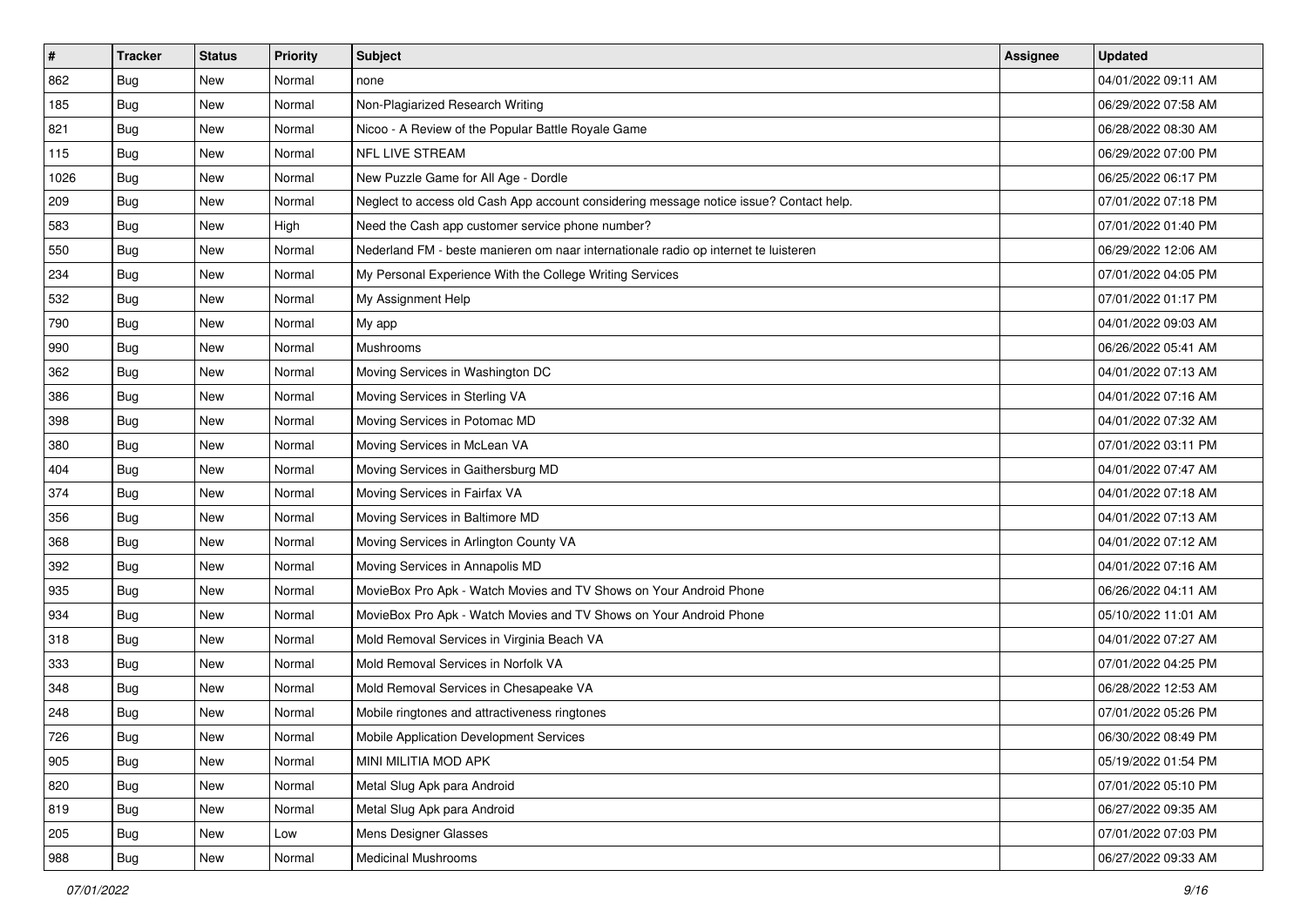| $\vert$ # | <b>Tracker</b> | <b>Status</b> | <b>Priority</b> | <b>Subject</b>                                                                                                                                           | <b>Assignee</b> | <b>Updated</b>      |
|-----------|----------------|---------------|-----------------|----------------------------------------------------------------------------------------------------------------------------------------------------------|-----------------|---------------------|
| 987       | <b>Bug</b>     | New           | Normal          | <b>Medicinal Mushrooms</b>                                                                                                                               |                 | 06/27/2022 07:13 PM |
| 114       | <b>Bug</b>     | <b>New</b>    | Normal          | <b>Medical Research Writing Services</b>                                                                                                                 |                 | 06/30/2022 10:04 PM |
| 991       | <b>Bug</b>     | New           | Normal          | <b>MDMA MOLLY</b>                                                                                                                                        |                 | 05/03/2022 12:03 AM |
| 310       | <b>Bug</b>     | New           | Normal          | Mattress Cleaning Services in Virginia Beach VA                                                                                                          |                 | 06/26/2022 04:33 AM |
| 328       | <b>Bug</b>     | New           | Normal          | Mattress Cleaning Services in Norfolk VA                                                                                                                 |                 | 04/01/2022 07:26 AM |
| 343       | <b>Bug</b>     | New           | Normal          | Mattress Cleaning Services in Chesapeake VA                                                                                                              |                 | 04/01/2022 07:16 AM |
| 953       | <b>Bug</b>     | New           | Normal          | Manga Dogs - Read Your Favorite Comics on Your Smartphone                                                                                                |                 | 06/27/2022 03:53 PM |
| 288       | Bug            | New           | Normal          | Make shopping easier                                                                                                                                     |                 | 04/01/2022 07:56 AM |
| 287       | <b>Bug</b>     | New           | Normal          | Make shopping easier                                                                                                                                     |                 | 04/01/2022 08:41 AM |
| 870       | Bug            | <b>New</b>    | Normal          | Mahjong Solitaire                                                                                                                                        |                 | 04/01/2022 09:12 AM |
| 612       | <b>Bug</b>     | New           | Normal          | Luxury Slingshot Rental                                                                                                                                  |                 | 07/01/2022 04:23 PM |
| 1121      | Bug            | New           | Normal          | LustreC do not run                                                                                                                                       |                 | 06/22/2022 08:43 AM |
| 825       | Bug            | New           | Normal          | Lucky Patcher Download                                                                                                                                   |                 | 06/26/2022 06:09 PM |
| 1111      | Bug            | New           | Normal          | LOLBeans is a fun battle royale game where you race with other players while avoiding obstacles. Reach the end of<br>the course in competitive gameplay! |                 | 07/01/2022 05:08 AM |
| 677       | <b>Bug</b>     | New           | Normal          | Logo Design Services Near Me                                                                                                                             |                 | 06/29/2022 11:58 AM |
| 365       | Bug            | New           | Normal          | Local Moving Services in Washington DC                                                                                                                   |                 | 04/01/2022 07:12 AM |
| 389       | Bug            | <b>New</b>    | Normal          | Local Moving Services in Sterling VA                                                                                                                     |                 | 04/01/2022 07:16 AM |
| 401       | Bug            | New           | Normal          | Local Moving Services in Potomac MD                                                                                                                      |                 | 04/01/2022 07:48 AM |
| 383       | <b>Bug</b>     | New           | Normal          | Local Moving Services in McLean VA                                                                                                                       |                 | 04/01/2022 07:17 AM |
| 377       | Bug            | New           | Normal          | Local Moving Services in Fairfax VA                                                                                                                      |                 | 04/01/2022 07:17 AM |
| 359       | <b>Bug</b>     | New           | Normal          | Local Moving Services in Baltimore MD                                                                                                                    |                 | 04/01/2022 07:15 AM |
| 371       | Bug            | <b>New</b>    | Normal          | Local Moving Services in Arlington County VA                                                                                                             |                 | 04/01/2022 07:13 AM |
| 395       | <b>Bug</b>     | New           | Normal          | Local Moving Services in Annapolis MD                                                                                                                    |                 | 04/01/2022 07:15 AM |
| 623       | <b>Bug</b>     | New           | Normal          | Listen to online radio stations for mobile phones                                                                                                        |                 | 06/29/2022 11:19 PM |
| 479       | <b>Bug</b>     | New           | Normal          | Limousine Service Bellevue WA                                                                                                                            |                 | 07/01/2022 01:29 PM |
| 1098      | Bug            | New           | Normal          | Life of a Fisherman                                                                                                                                      |                 | 06/26/2022 05:16 PM |
| 502       | <b>Bug</b>     | New           | Normal          | Les instructions pour définir des sonneries pour iPhone sont simples et faciles à suivre                                                                 |                 | 07/01/2022 04:39 PM |
| 1077      | <b>Bug</b>     | New           | Normal          | Les excellentes façons d'utiliser ces images                                                                                                             |                 | 07/01/2022 07:16 AM |
| 673       | Bug            | New           | Normal          | Learn the basics of pixel art - Clear grid                                                                                                               |                 | 07/01/2022 01:56 PM |
| 562       | <b>Bug</b>     | New           | Normal          | Learn Basic Mahjong Rules                                                                                                                                |                 | 06/23/2022 12:48 AM |
| 739       | Bug            | New           | Normal          | law dissertation help                                                                                                                                    |                 | 06/27/2022 06:12 PM |
| 883       | <b>Bug</b>     | New           | Normal          | Langweilen Sie sich jemals bei der gleichen alten Schriftart auf Instagram?                                                                              |                 | 04/01/2022 09:16 AM |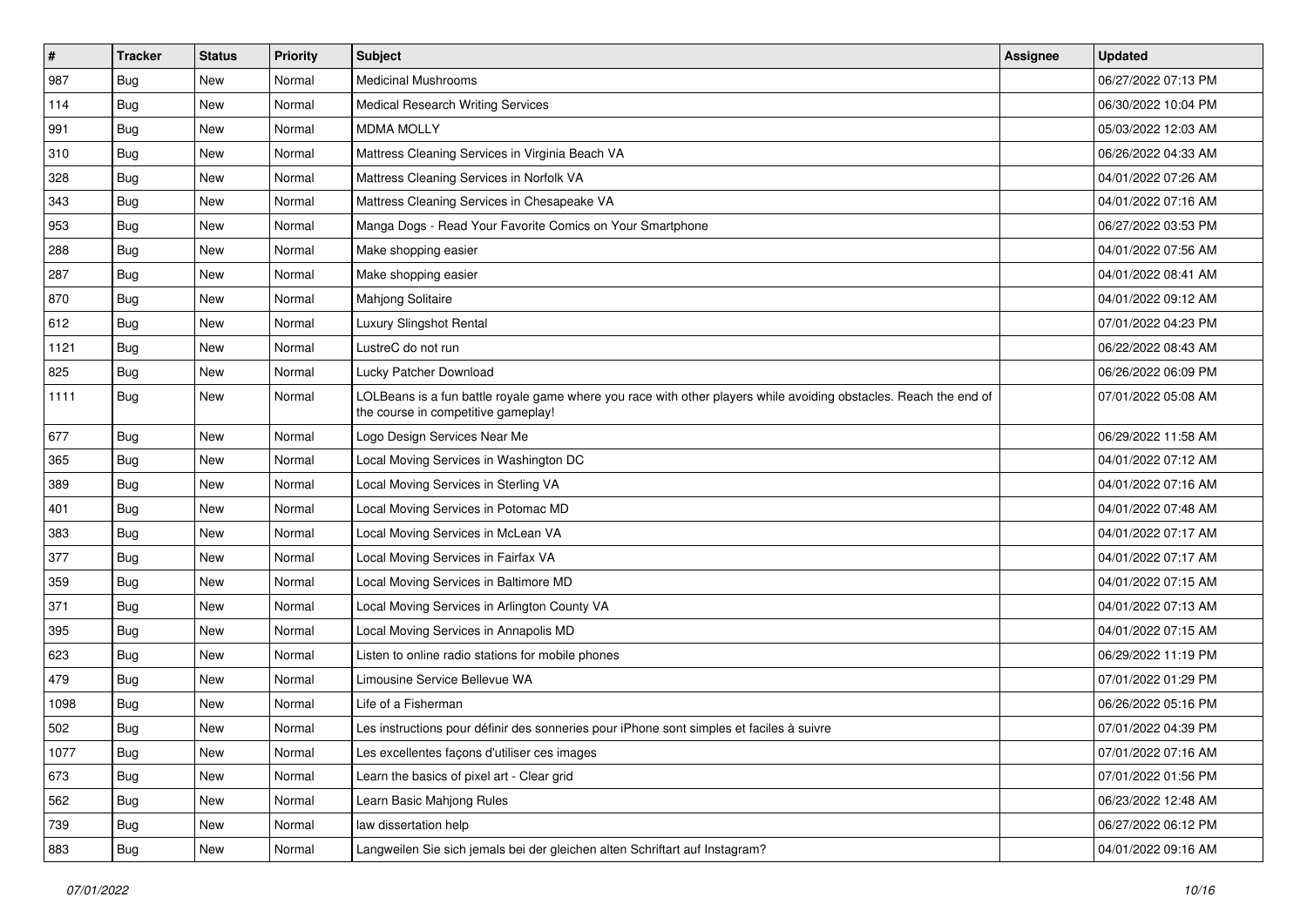| $\vert$ # | <b>Tracker</b> | <b>Status</b> | Priority | <b>Subject</b>                                                                                               | <b>Assignee</b> | <b>Updated</b>      |
|-----------|----------------|---------------|----------|--------------------------------------------------------------------------------------------------------------|-----------------|---------------------|
| 851       | <b>Bug</b>     | New           | Normal   | Laden Sie den kostenlosen MP3-Klingelton für Ihr Mobiltelefon herunter                                       |                 | 04/01/2022 09:14 AM |
| 194       | Bug            | New           | Normal   | lace closure wigs                                                                                            |                 | 06/30/2022 05:51 PM |
| 716       | Bug            | <b>New</b>    | Normal   | La celebración de un BabyShower.                                                                             |                 | 07/01/2022 09:43 AM |
| 962       | <b>Bug</b>     | New           | Normal   | Kostenlose Hörbücher                                                                                         |                 | 06/26/2022 10:45 PM |
| 528       | Bug            | New           | Normal   | Korean Mag                                                                                                   |                 | 07/01/2022 05:50 AM |
| 1119      | Bug            | New           | Normal   | Klondike Solitaire                                                                                           |                 | 06/27/2022 03:00 PM |
| 1016      | Bug            | New           | Normal   | Klondike Solitaire                                                                                           |                 | 05/12/2022 09:03 AM |
| 873       | Bug            | <b>New</b>    | Normal   | Klingeltöne mp3                                                                                              |                 | 04/13/2022 11:03 AM |
| 893       | Bug            | New           | Normal   | klingeltone                                                                                                  |                 | 04/13/2022 11:06 AM |
| 119       | Bug            | New           | Normal   | klhjigyu                                                                                                     |                 | 07/01/2022 03:41 PM |
| 656       | Bug            | New           | Normal   | Kiwi Nutrition Facts And Health Benefits                                                                     |                 | 07/01/2022 01:41 AM |
| 566       | <b>Bug</b>     | New           | Normal   | Kinemaster Pro Download - los App Review                                                                     |                 | 04/01/2022 09:27 AM |
| 596       | Bug            | <b>New</b>    | Normal   | <b>Kids Games</b>                                                                                            |                 | 06/27/2022 04:08 AM |
| 304       | Bug            | New           | Normal   | Keyless Entry Services in Norcross GA                                                                        |                 | 04/01/2022 07:19 AM |
| 367       | Bug            | New           | Normal   | Junk Removal Services in Washington DC                                                                       |                 | 04/01/2022 07:12 AM |
| 391       | Bug            | New           | Normal   | Junk Removal Services in Sterling VA                                                                         |                 | 04/01/2022 07:16 AM |
| 403       | Bug            | New           | Normal   | Junk Removal Services in Potomac MD                                                                          |                 | 04/01/2022 07:47 AM |
| 385       | <b>Bug</b>     | New           | Normal   | Junk Removal Services in McLean VA                                                                           |                 | 04/01/2022 07:15 AM |
| 379       | <b>Bug</b>     | New           | Normal   | Junk Removal Services in Fairfax VA                                                                          |                 | 04/01/2022 07:17 AM |
| 361       | <b>Bug</b>     | New           | Normal   | Junk Removal Services in Baltimore MD                                                                        |                 | 04/01/2022 07:13 AM |
| 373       | <b>Bug</b>     | <b>New</b>    | Normal   | Junk Removal Services in Arlington County VA                                                                 |                 | 04/01/2022 07:18 AM |
| 397       | Bug            | New           | Normal   | Junk Removal Services in Annapolis MD                                                                        |                 | 04/01/2022 07:15 AM |
| 653       | <b>Bug</b>     | New           | Normal   | Jujube (Jinjoles): Properties And Health Benefits                                                            |                 | 07/01/2022 06:20 AM |
| 670       | Bug            | New           | Normal   | JTWhatsApp Apk - The New and Improved WhatsApp                                                               |                 | 06/28/2022 12:32 PM |
| 842       | <b>Bug</b>     | New           | Normal   | Join the fun game                                                                                            |                 | 04/01/2022 08:58 AM |
| 163       | Bug            | New           | Normal   | jknjopl[                                                                                                     |                 | 04/01/2022 07:58 AM |
| 262       | <b>Bug</b>     | New           | Normal   | It this true to dealing Wuth                                                                                 |                 | 07/01/2022 06:12 AM |
| 210       | <b>Bug</b>     | New           | Normal   | Issue with check symbol in Cash App? Dial assist number with calling Cash App customer service phone number. |                 | 06/30/2022 01:52 PM |
| 1134      | Bug            | New           | Normal   | Is WhatsApp Aero Worth Downloading?                                                                          |                 | 07/01/2022 04:03 AM |
| 1127      | Bug            | New           | Normal   | Is there any support to find Google Feud answers?                                                            |                 | 06/27/2022 04:27 AM |
| 999       | Bug            | New           | Normal   | Is there a way to find Google Feud answers?                                                                  |                 | 06/28/2022 01:27 AM |
| 1015      | <b>Bug</b>     | New           | Normal   | Is it possible to send books for free?                                                                       |                 | 05/11/2022 04:05 PM |
| 998       | <b>Bug</b>     | New           | Normal   | Is It Hard to Solve Wordle An                                                                                |                 | 06/27/2022 12:24 AM |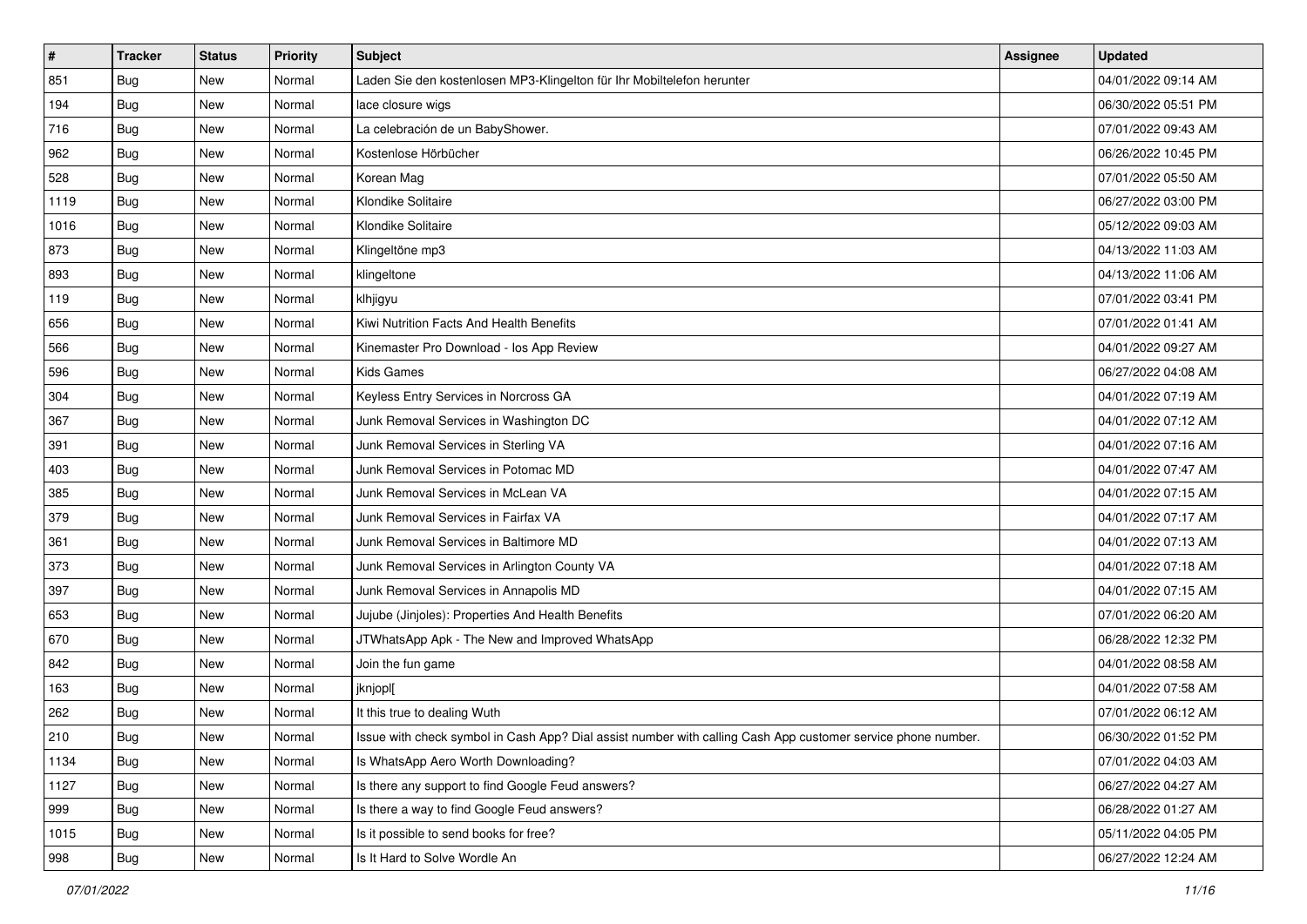| $\vert$ # | <b>Tracker</b> | <b>Status</b> | <b>Priority</b> | Subject                                                                                      | <b>Assignee</b> | <b>Updated</b>      |
|-----------|----------------|---------------|-----------------|----------------------------------------------------------------------------------------------|-----------------|---------------------|
| 1116      | <b>Bug</b>     | New           | Normal          | ipTV smarts pro                                                                              |                 | 06/29/2022 09:27 AM |
| 993       | <b>Bug</b>     | New           | Normal          | IO Games Free Online                                                                         |                 | 06/26/2022 09:41 AM |
| 788       | Bug            | New           | Normal          | Intro Maker Mod APK                                                                          |                 | 06/29/2022 09:13 PM |
| 225       | <b>Bug</b>     | New           | Normal          | instant personal loan                                                                        |                 | 07/01/2022 10:58 AM |
| 176       | Bug            | <b>New</b>    | Normal          | instant loan without documents                                                               |                 | 06/18/2022 01:43 PM |
| 568       | <b>Bug</b>     | New           | Normal          | Instale a versão mais recente do YouTube Premium                                             |                 | 06/27/2022 08:56 PM |
| 748       | Bug            | New           | Normal          | Il y a quelques façons d'obtenir des sonneries gratuites pour votre iPhone                   |                 | 06/26/2022 11:24 PM |
| 1072      | Bug            | New           | Normal          | ij.start canon                                                                               |                 | 06/21/2022 06:56 PM |
| 1013      | Bug            | New           | Normal          | ij.start canon                                                                               |                 | 05/11/2022 11:31 AM |
| 950       | Bug            | New           | Normal          | ij.start canon                                                                               |                 | 06/26/2022 04:35 AM |
| 943       | <b>Bug</b>     | New           | Normal          | ij.start canon                                                                               |                 | 04/13/2022 08:52 AM |
| 525       | Bug            | New           | Normal          | If you don't have a QR code: How to activate cash app card in app                            |                 | 07/01/2022 12:36 AM |
| 604       | Bug            | New           | Normal          | <b>Idle Game Online</b>                                                                      |                 | 06/29/2022 09:21 PM |
| 1104      | <b>Bug</b>     | New           | Normal          | Idle game fix bug                                                                            |                 | 06/26/2022 06:52 PM |
| 1103      | <b>Bug</b>     | New           | Normal          | Idle game fix bug                                                                            |                 | 06/25/2022 09:08 PM |
| 1031      | Bug            | New           | Normal          | <b>IAFT Traders Union</b>                                                                    |                 | 05/16/2022 03:14 PM |
| 1030      | <b>Bug</b>     | New           | Normal          | <b>IAFT Traders Union</b>                                                                    |                 | 05/16/2022 03:13 PM |
| 736       | Bug            | New           | Normal          | I Want to Edit in My Website (transfer-factor.net) Unfortunately, Unable to Edit It          |                 | 06/24/2022 07:32 AM |
| 711       | Bug            | New           | Normal          | Human Fall Flat Apk Download                                                                 |                 | 07/01/2022 01:14 AM |
| 123       | <b>Bug</b>     | New           | Normal          | https://www.reddit.com/r/NRLgrandfinal2020/                                                  |                 | 06/30/2022 03:22 PM |
| 124       | <b>Bug</b>     | New           | Normal          | https://www.bigmarker.com/ustvpass/LIVE-Atlanta-Falcons-vs-Carolina-Panthers-NFL-Week-8-Game |                 | 04/01/2022 07:55 AM |
| 238       | <b>Bug</b>     | New           | Low             | HP Printer Assistant Software   Download & Install HP Assistant                              |                 | 04/01/2022 08:16 AM |
| 236       | Bug            | <b>New</b>    | Normal          | HP Printer Assistant Software   Download & Install HP Assistant                              |                 | 04/01/2022 08:16 AM |
| 235       | <b>Bug</b>     | New           | Low             | HP Printer Assistant Software   Download & Install HP Assistant                              |                 | 06/30/2022 05:08 PM |
| 1135      | <b>Bug</b>     | New           | Normal          | How to word games - 5 letter words                                                           |                 | 07/01/2022 05:52 AM |
| 117       | Bug            | New           | Normal          | How to Watch Cowboys vs Cardinals Game Live Stream FREE TV                                   |                 | 04/01/2022 08:08 AM |
| 689       | <b>Bug</b>     | New           | Normal          | How to use twitch.tv/activate?                                                               |                 | 07/01/2022 03:30 AM |
| 688       | <b>Bug</b>     | New           | Normal          | How to use twitch.tv/activate?                                                               |                 | 07/01/2022 11:35 AM |
| 687       | <b>Bug</b>     | New           | Normal          | How to use twitch.tv/activate?                                                               |                 | 06/30/2022 09:20 AM |
| 1060      | Bug            | New           | Normal          | How to Use Panda Helper to Speed Up Your iOS                                                 |                 | 05/28/2022 09:12 AM |
| 1080      | Bug            | New           | Normal          | How to use Math Wallet   Nexo wallet   CoinTiger Exchange                                    |                 | 06/15/2022 11:56 AM |
| 267       | Bug            | New           | Normal          | How To Use Internet Radio Services To Listen To Your Favorite Songs                          |                 | 07/01/2022 04:12 PM |
| 1042      | <b>Bug</b>     | New           | Normal          | How to set up direct deposit on cash app?                                                    |                 | 05/25/2022 01:17 PM |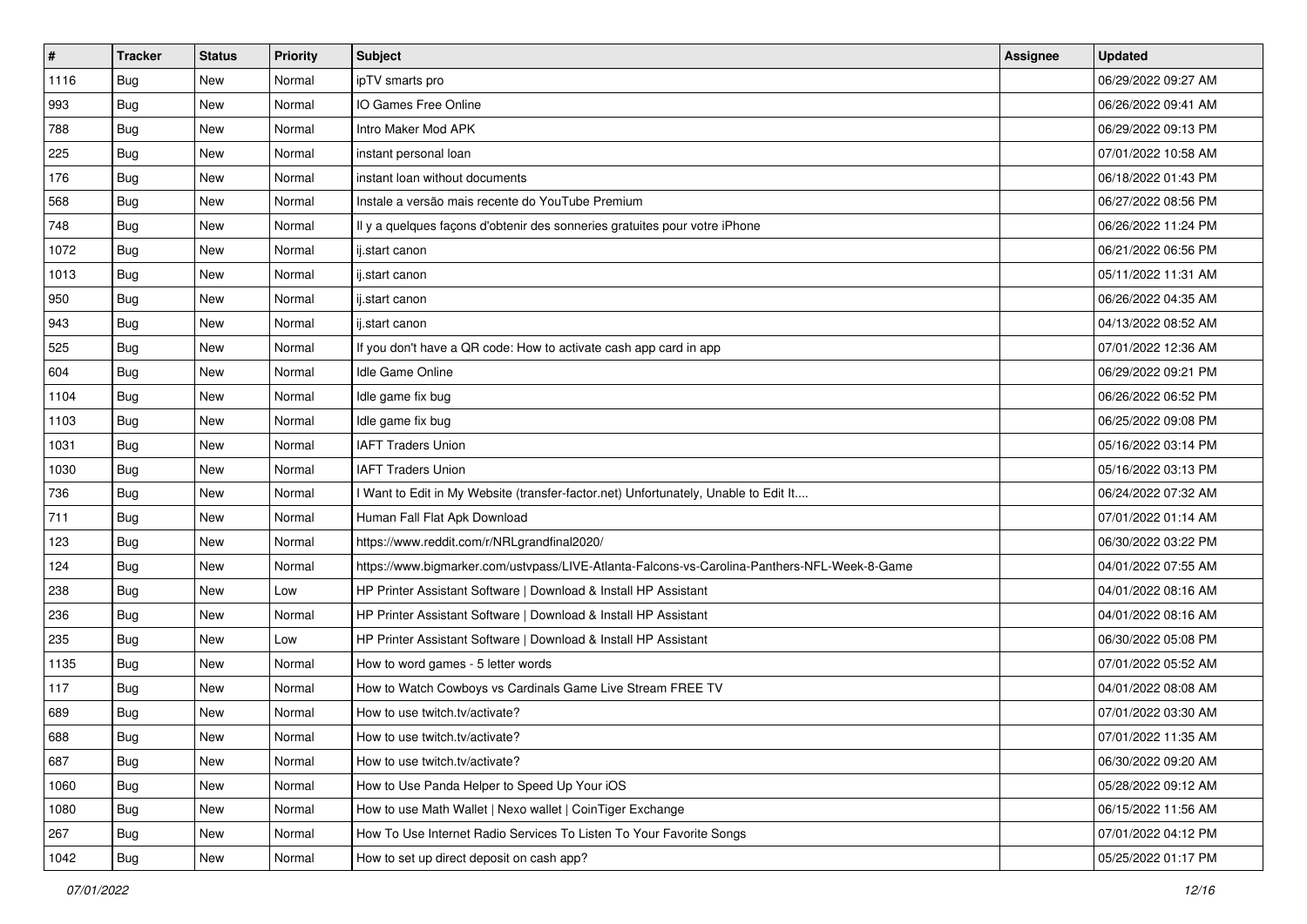| #    | <b>Tracker</b> | <b>Status</b> | <b>Priority</b> | <b>Subject</b>                                                             | <b>Assignee</b> | <b>Updated</b>      |
|------|----------------|---------------|-----------------|----------------------------------------------------------------------------|-----------------|---------------------|
| 854  | <b>Bug</b>     | New           | Normal          | How To Resolve Password Problems Through Facebook Customer Service?        |                 | 04/09/2022 06:11 PM |
| 1032 | Bug            | New           | Normal          | How To Play The Wordle Game                                                |                 | 05/17/2022 10:37 AM |
| 763  | Bug            | New           | High            | How to Make a Ringtone on Your iPhone                                      |                 | 07/01/2022 01:09 PM |
| 709  | <b>Bug</b>     | New           | Normal          | How To Load Cash App Card At Walmart Without Having To Face Any Hassle?    |                 | 06/29/2022 03:26 AM |
| 747  | Bug            | New           | Normal          | How to Install Tyflex Plus on Your Android Device                          |                 | 06/26/2022 08:16 AM |
| 696  | <b>Bug</b>     | New           | Normal          | How to Install the TuMangaOnline App                                       |                 | 07/01/2022 03:37 AM |
| 885  | <b>Bug</b>     | New           | Normal          | How to Install the Tele Latino App For Android                             |                 | 03/28/2022 04:10 AM |
| 565  | <b>Bug</b>     | New           | Normal          | How To Install RepelisPlus On Your Android Phone?                          |                 | 06/30/2022 02:26 PM |
| 564  | Bug            | New           | Normal          | How To Install RepelisPlus On Your Android Phone?                          |                 | 07/01/2022 09:37 AM |
| 1039 | Bug            | New           | Normal          | How to Get Tickmill Bonuses for Free                                       |                 | 05/26/2022 05:43 PM |
| 785  | <b>Bug</b>     | New           | Normal          | How To Get Money Off Cash App Without Card Or With A Card?                 |                 | 06/28/2022 11:35 AM |
| 1014 | <b>Bug</b>     | New           | Normal          | how to get chime routing and account number ? chime routing number florida |                 | 05/11/2022 12:42 PM |
| 1079 | Bug            | New           | Normal          | How to get cheap psychology assignment?                                    |                 | 06/15/2022 06:00 AM |
| 1069 | <b>Bug</b>     | New           | Normal          | how to get cash app support phone number 24*7 available                    |                 | 06/29/2022 05:37 PM |
| 574  | <b>Bug</b>     | New           | Normal          | How to fix the Epson printer offline issue due to a wired connection?      |                 | 06/29/2022 10:23 AM |
| 541  | <b>Bug</b>     | New           | Normal          | How to fix the cash app payment failed errors?                             |                 | 07/01/2022 05:02 PM |
| 591  | <b>Bug</b>     | New           | Normal          | How To Find Facebook Modifications For Your Spotify Premium Apk?           |                 | 07/01/2022 05:19 AM |
| 1129 | Bug            | New           | Normal          | how to enable direct deposit on cash app?                                  |                 | 06/28/2022 10:44 AM |
| 966  | <b>Bug</b>     | New           | Normal          | How to Download the Filmes                                                 |                 | 06/27/2022 03:25 AM |
| 826  | Bug            | New           | Normal          | How to Dowload MXL TV Premium                                              |                 | 05/26/2022 03:34 PM |
| 984  | <b>Bug</b>     | New           | Normal          | How to disable, permanently delete Twitter account on phone, PC            |                 | 06/26/2022 08:28 AM |
| 697  | Bug            | New           | Normal          | How to Descargar Pura TV For Android                                       |                 | 06/30/2022 08:48 PM |
| 1101 | Bug            | New           | Normal          | How to Delete Cash App History at once?                                    |                 | 06/27/2022 01:33 PM |
| 533  | <b>Bug</b>     | New           | Normal          | How to complete the homework assignments in economics in the easiest way?  |                 | 06/30/2022 07:33 PM |
| 1024 | Bug            | New           | Normal          | How to choose the right broker                                             |                 | 06/25/2022 06:23 PM |
| 518  | Bug            | New           | Normal          | How To Check The Balance Of Cash App Account By Taking Cash App Support?   |                 | 07/01/2022 01:39 AM |
| 1025 | <b>Bug</b>     | New           | Normal          | how to change the logo in wordpress                                        |                 | 06/25/2022 06:20 PM |
| 1009 | Bug            | New           | Normal          | How to change routing number on Cash App?                                  |                 | 05/11/2022 07:13 AM |
| 906  | <b>Bug</b>     | New           | Normal          | How To Change Cash App From Business To Personal Account For Any Reasons?  |                 | 04/04/2022 09:57 AM |
| 882  | Bug            | New           | Normal          | How to change bank account on cash app?                                    |                 | 04/01/2022 09:16 AM |
| 852  | <b>Bug</b>     | New           | Normal          | How to cancel your French Bee flight within 24 hours?                      |                 | 04/01/2022 09:13 AM |
| 972  | Bug            | New           | Normal          | How To Borrow Money From The Cash App? Get To Know About The Same          |                 | 04/25/2022 07:30 AM |
| 678  | <b>Bug</b>     | New           | Normal          | How to be a winner in buidnow gg                                           |                 | 06/29/2022 06:31 PM |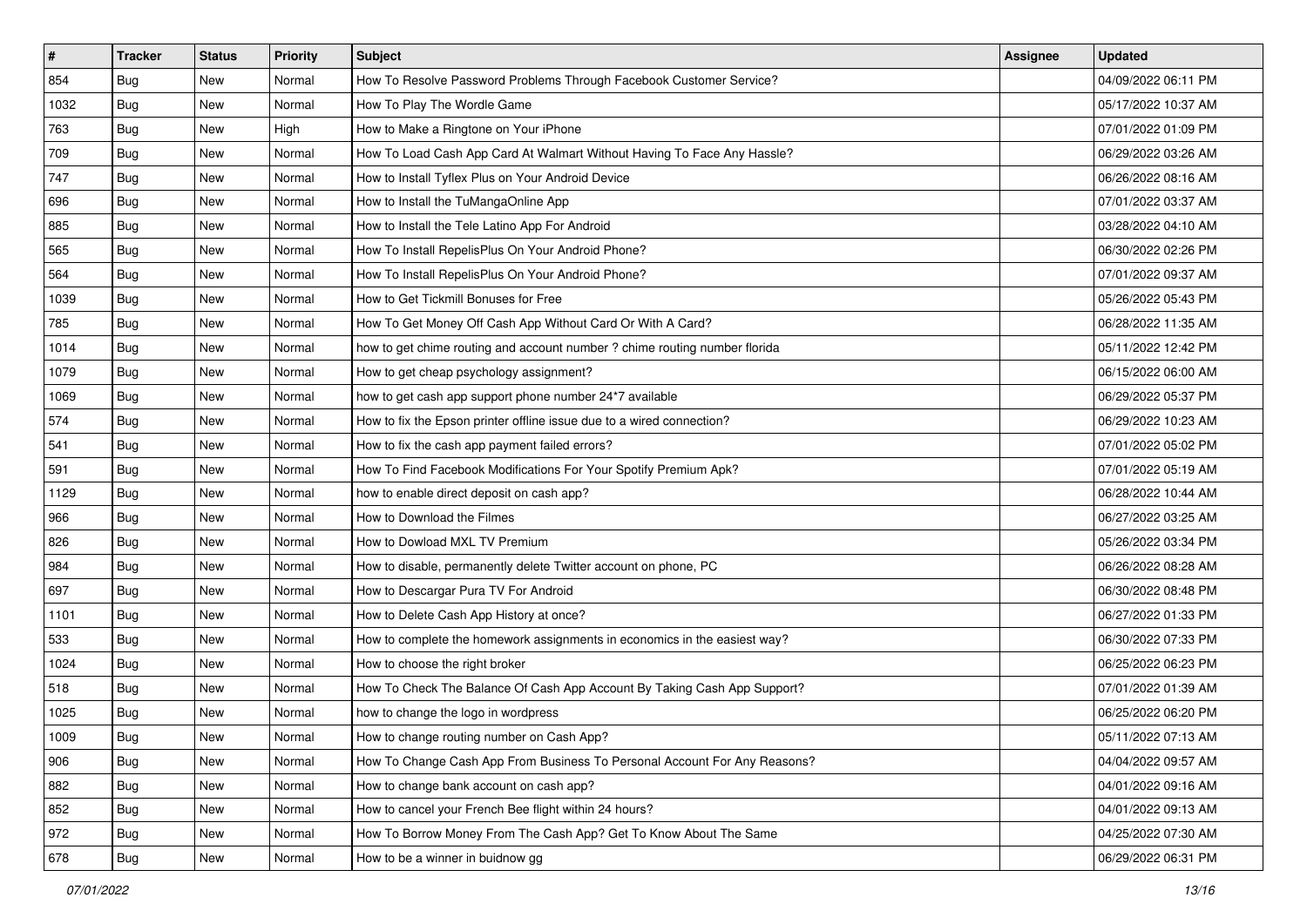| $\vert$ # | <b>Tracker</b> | <b>Status</b> | <b>Priority</b> | <b>Subject</b>                                                                                                                                                                                                                                 | <b>Assignee</b> | <b>Updated</b>      |
|-----------|----------------|---------------|-----------------|------------------------------------------------------------------------------------------------------------------------------------------------------------------------------------------------------------------------------------------------|-----------------|---------------------|
| 762       | <b>Bug</b>     | New           | Normal          | How To Add Money To A Cash App Card If Struggling With Low Amount?                                                                                                                                                                             |                 | 06/29/2022 10:53 AM |
| 784       | Bug            | New           | Normal          | How To Add Money On Cash App Card And Check The Funds?                                                                                                                                                                                         |                 | 06/30/2022 05:09 PM |
| 1115      | Bug            | New           | Normal          | How to access your saved favorite Tiktok                                                                                                                                                                                                       |                 | 06/28/2022 03:59 PM |
| 217       | <b>Bug</b>     | New           | Normal          | How this service matter most?                                                                                                                                                                                                                  |                 | 07/01/2022 03:35 PM |
| 738       | Bug            | New           | Normal          | How Much Amount Do I Get Using The Referral Code For Cash App?                                                                                                                                                                                 |                 | 06/27/2022 03:58 PM |
| 916       | <b>Bug</b>     | New           | Normal          | How long does it take to write a book?                                                                                                                                                                                                         |                 | 04/07/2022 12:15 PM |
| 742       | Bug            | New           | Normal          | How Long Does Cash App Support Take To Respond For A Better Support?                                                                                                                                                                           |                 | 06/25/2022 11:00 PM |
| 633       | <b>Bug</b>     | New           | Normal          | How i can i solve my issue                                                                                                                                                                                                                     |                 | 04/01/2022 09:38 AM |
| 215       | Bug            | New           | Normal          | How For Top Level Cell Phone For You                                                                                                                                                                                                           |                 | 06/27/2022 09:19 PM |
| 928       | Bug            | New           | Normal          | How Does Sutton Bank Cash App Customer Service Help In Answering Your Questions?                                                                                                                                                               |                 | 04/12/2022 11:36 AM |
| 733       | <b>Bug</b>     | New           | Normal          | How does one go about getting a book deal?                                                                                                                                                                                                     |                 | 06/28/2022 06:35 PM |
| 524       | <b>Bug</b>     | New           | Normal          | How Does Google Account Recovery Work If Your Account Is Hacked?                                                                                                                                                                               |                 | 07/01/2022 09:58 AM |
| 720       | Bug            | New           | Normal          | How does Cash App Phone Number provide a quick treatment?                                                                                                                                                                                      |                 | 07/01/2022 05:38 AM |
| 796       | <b>Bug</b>     | New           | Normal          | How Does Cash App ++ actually work and What is the process of it                                                                                                                                                                               |                 | 07/01/2022 09:36 AM |
| 1087      | <b>Bug</b>     | New           | Normal          | How do new writers start out?                                                                                                                                                                                                                  |                 | 06/29/2022 10:43 AM |
| 737       | <b>Bug</b>     | New           | Normal          | How Do I Talk To A Live Person At Facebook If Anything Is Doubtful?                                                                                                                                                                            |                 | 06/27/2022 09:59 PM |
| 758       | <b>Bug</b>     | New           | Normal          | How Do I Study Consistently For Hours?                                                                                                                                                                                                         |                 | 06/27/2022 12:49 AM |
| 719       | Bug            | New           | Normal          | How Do I Send \$5000 Through Cash App Account With Ease?                                                                                                                                                                                       |                 | 06/29/2022 10:15 PM |
| 1106      | <b>Bug</b>     | New           | Normal          | How Do I Get Cash App ++ Without Confronting Any Technical Glitches?                                                                                                                                                                           |                 | 06/25/2022 09:53 PM |
| 783       | Bug            | New           | Normal          | How Do I Determine The Reasons And Solutions To Fix Cash App Transfer Failed?                                                                                                                                                                  |                 | 07/01/2022 05:42 PM |
| 971       | <b>Bug</b>     | <b>New</b>    | Normal          | How Do I Check Balance On Cash App Card With Optimum Ease?                                                                                                                                                                                     |                 | 06/27/2022 08:16 PM |
| 706       | <b>Bug</b>     | New           | Normal          | How Can You Cancel A Cash App Payment Without Any Prior Information?                                                                                                                                                                           |                 | 06/26/2022 09:13 AM |
| 933       | Bug            | New           | Normal          | How Can I Watch Movies on My Mobile Phone                                                                                                                                                                                                      |                 | 06/24/2022 12:55 AM |
| 631       | <b>Bug</b>     | New           | Normal          | How Can I Load Cash App Card at Walmart straight away?                                                                                                                                                                                         |                 | 06/26/2022 04:07 PM |
| 630       | Bug            | New           | Normal          | How Can I Load Cash App Card at Walmart straight away?                                                                                                                                                                                         |                 | 06/26/2022 12:04 AM |
| 629       | Bug            | New           | Normal          | How Can I Load Cash App Card at Walmart straight away?                                                                                                                                                                                         |                 | 06/28/2022 06:07 AM |
| 589       | <b>Bug</b>     | New           | Normal          | How can I get the cash app phone number of customer support?                                                                                                                                                                                   |                 | 06/30/2022 12:20 AM |
| 196       | Bug            | New           | Normal          | Homoeobazaar For Homeopathy Medicines                                                                                                                                                                                                          |                 | 07/01/2022 11:20 AM |
| 195       | <b>Bug</b>     | New           | Normal          | homoeobazaar                                                                                                                                                                                                                                   |                 | 04/01/2022 08:23 AM |
| 508       | <b>Bug</b>     | New           | Normal          | hire a professional dissertation help                                                                                                                                                                                                          |                 | 07/01/2022 09:09 AM |
| 187       | Bug            | New           | Normal          | High Quality Replic 350 V2 Carbon                                                                                                                                                                                                              |                 | 04/01/2022 08:40 AM |
| 544       | <b>Bug</b>     | New           | Normal          | Hey! I had a very cool idea to order our general picture on canvas for my family as a gift. But couldn't find a good<br>one. Once my friend advised me this article in which I found what I was looking for and gave a cool gift to my family. |                 | 06/27/2022 04:10 AM |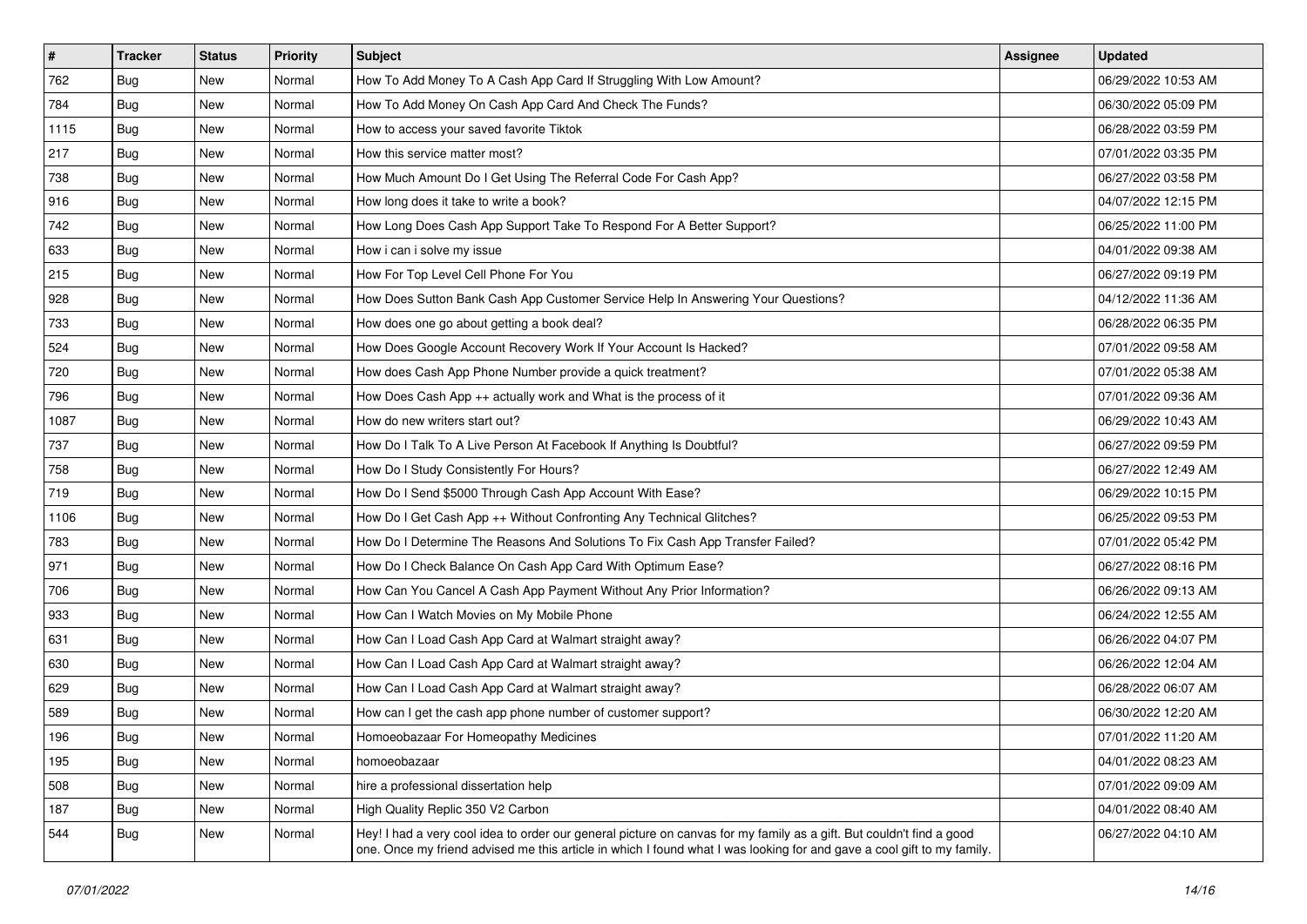| $\sharp$ | <b>Tracker</b> | <b>Status</b> | <b>Priority</b> | <b>Subject</b>                                                                         | Assignee | <b>Updated</b>      |
|----------|----------------|---------------|-----------------|----------------------------------------------------------------------------------------|----------|---------------------|
| 627      | <b>Bug</b>     | New           | Normal          | <b>HELO</b>                                                                            |          | 06/30/2022 04:03 PM |
| 182      | Bug            | New           | Normal          | <b>Healthcare Custom Writing Services</b>                                              |          | 06/30/2022 03:30 PM |
| 181      | Bug            | New           | Normal          | <b>Healthcare Custom Writing Services</b>                                              |          | 07/01/2022 06:59 PM |
| 305      | <b>Bug</b>     | <b>New</b>    | Normal          | Headliner Repair Services in Norcross GA                                               |          | 04/01/2022 07:19 AM |
| 295      | <b>Bug</b>     | <b>New</b>    | Normal          | Headliner Repair Services in Jonesboro GA                                              |          | 04/01/2022 07:21 AM |
| 492      | <b>Bug</b>     | New           | Normal          | HD Streamz MOD APK v3.5.5 (Keine Werbung)                                              |          | 07/01/2022 05:12 PM |
| 137      | <b>Bug</b>     | New           | Normal          | hcbets                                                                                 |          | 04/01/2022 07:52 AM |
| 285      | Bug            | <b>New</b>    | Normal          | Have you ever written an essay?                                                        |          | 07/01/2022 04:51 PM |
| 834      | <b>Bug</b>     | New           | Normal          | Grasp the secret to relieve stress and fatigue                                         |          | 04/01/2022 08:57 AM |
| 892      | <b>Bug</b>     | <b>New</b>    | Normal          | Good game                                                                              |          | 07/01/2022 10:25 AM |
| 965      | Bug            | New           | Normal          | Go with cash app customer service to know where I can load my cash app card            |          | 06/28/2022 04:30 AM |
| 668      | Bug            | New           | Normal          | Get to know Cash App Refund Process here                                               |          | 06/29/2022 07:21 AM |
| 547      | Bug            | <b>New</b>    | Normal          | Get rid of the issue of cash app down by calling experts.                              |          | 06/26/2022 10:38 AM |
| 732      | <b>Bug</b>     | New           | Normal          | Get rectifications steps about why cash app transfer failed                            |          | 06/26/2022 03:28 PM |
| 959      | <b>Bug</b>     | <b>New</b>    | Normal          | Get connected with cash app team-How to get money off cash app at walmart without card |          | 06/27/2022 08:52 AM |
| 489      | <b>Bug</b>     | New           | Normal          | Get cash app refund instantly if sent to the wrong person                              |          | 07/01/2022 11:43 AM |
| 641      | <b>Bug</b>     | <b>New</b>    | Normal          | Get Best Economics Dissertation Writing Service                                        |          | 06/25/2022 10:04 AM |
| 469      | Bug            | <b>New</b>    | Normal          | Germs Removal Westchester MA                                                           |          | 06/28/2022 10:40 AM |
| 445      | <b>Bug</b>     | New           | Normal          | Germs Removal Watertown MA                                                             |          | 04/01/2022 07:49 AM |
| 420      | Bug            | New           | Normal          | Germs Removal Somerville MA                                                            |          | 04/01/2022 07:46 AM |
| 453      | <b>Bug</b>     | <b>New</b>    | Normal          | Germs Removal Quincy MA                                                                |          | 04/01/2022 07:48 AM |
| 437      | <b>Bug</b>     | New           | Normal          | Germs Removal Newton MA                                                                |          | 04/01/2022 07:50 AM |
| 461      | Bug            | <b>New</b>    | Normal          | Germs Removal Medford MA                                                               |          | 06/29/2022 09:06 PM |
| 429      | <b>Bug</b>     | New           | Normal          | Germs Removal Brookline MA                                                             |          | 04/01/2022 07:51 AM |
| 428      | <b>Bug</b>     | New           | Normal          | Germs Removal Brookline MA                                                             |          | 04/01/2022 07:47 AM |
| 412      | Bug            | <b>New</b>    | Normal          | Germs Removal Boston MA                                                                |          | 04/01/2022 07:47 AM |
| 1118     | <b>Bug</b>     | New           | Normal          | Gameplay Minecraft                                                                     |          | 06/27/2022 10:33 AM |
| 1053     | <b>Bug</b>     | New           | Normal          | Game Geometry Dash                                                                     |          | 05/26/2022 11:30 AM |
| 849      | Bug            | New           | Normal          | FutEmax App Apk - Watch Soccer, Fantasy Football, And More On Your Mobile Device       |          | 04/01/2022 09:04 AM |
| 363      | Bug            | New           | Normal          | Furniture Assembly Services in Washington DC                                           |          | 04/01/2022 07:13 AM |
| 387      | <b>Bug</b>     | New           | Normal          | Furniture Assembly Services in Sterling VA                                             |          | 04/01/2022 07:18 AM |
| 399      | Bug            | New           | Normal          | Furniture Assembly Services in Potomac MD                                              |          | 04/01/2022 07:15 AM |
| 381      | <b>Bug</b>     | New           | Normal          | Furniture Assembly Services in McLean VA                                               |          | 04/01/2022 07:17 AM |